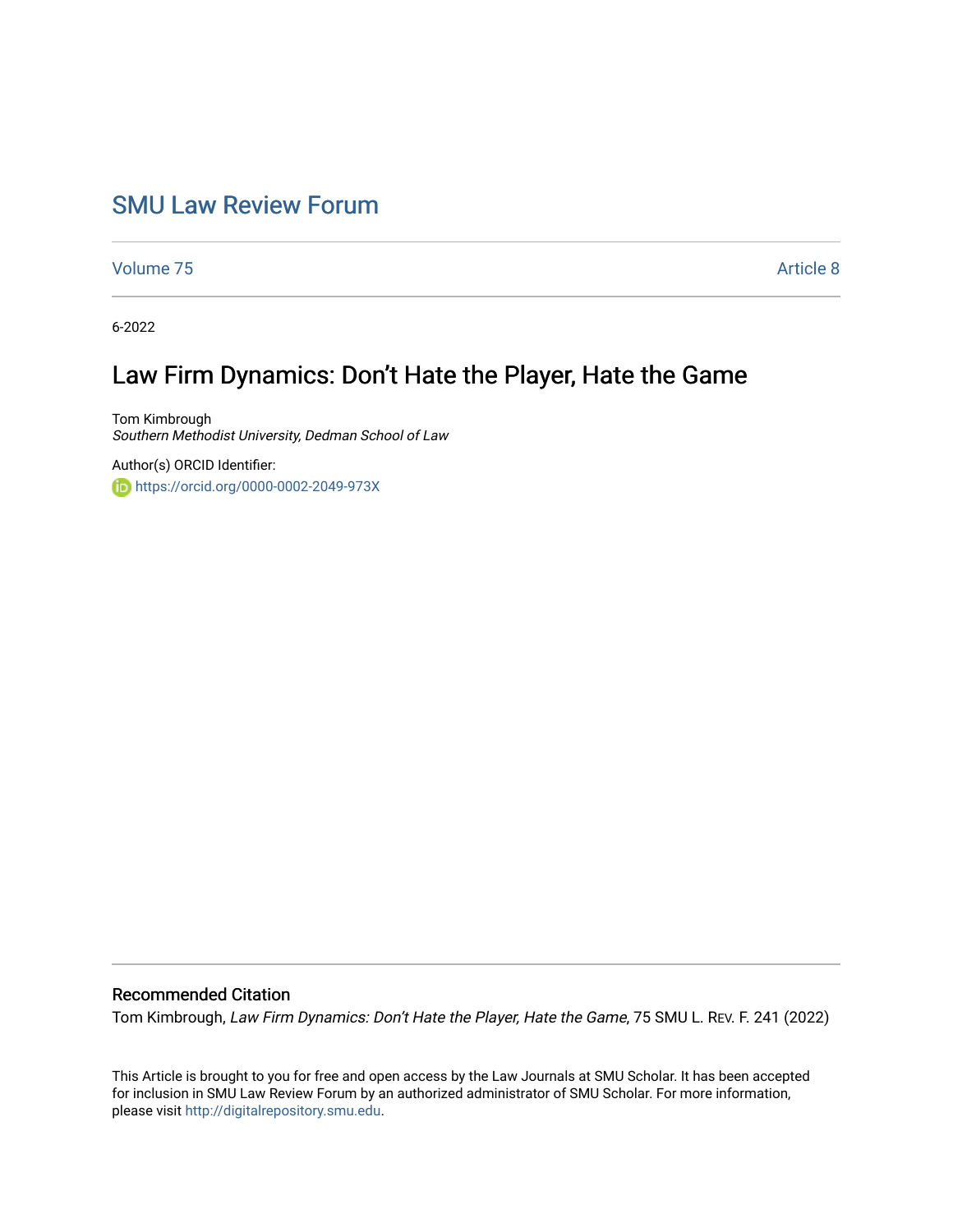# SMU Law Review Forum

Volume 75 June 2022 241-263

# LAW FIRM DYNAMICS: DON'T HATE THE PLAYER, HATE THE GAME

#### *Tom Kimbrough\**

#### ABSTRACT

This paper concerns the business of law, a subject ignored by legal academia and sugarcoated by the organized bar. If law professors express little or no interest in this subject, their students most certainly do. Indeed, I have found that students are desperately hungry for information on the day-to-day realities of working in a law firm. Students are especially keen to learn about possible paths for career advancement within firms, across them, or across the organizations served by the firms.

Paths for career advancement do exist, but they are not easy to find or pursue. Law firms are hardly going to assist their younger lawyers in this endeavor, as the interests of senior lawyers do not align with the interests of the associates. In fact, senior lawyers are engaged in competition with each other. As a result, younger lawyers may experience significant uncertainty and frustration in determining how to promote their careers.

This paper is my attempt to shed light on the hidden law firm dynamics likely to shape the career success or failure of junior lawyers working in law firms. Such knowledge may empower associates to think strategically about their careers, as their senior colleagues already do. The ideas presented here are based on my fourteen years of teaching in a law school and my eleven years working as an associate attorney or foreign legal consultant at four law firms in three countries.

DOI: https://doi.org/10.25172/slrf.75.1.8

<sup>\*</sup> Associate Director for Collection Development at the Underwood Law Library of Southern Methodist University School of Law (Dallas) (https://orcid.org/0000-0002-2049-973X). Formerly an Associate at Cole, Corette & Abrutyn (Washington, D.C., 1988–1991), Foreign Law Consultant at Kim & Chang (Seoul, 1994–1998), Associate at Skadden, Arps, Slate, Meagher & Flom (Beijing, 1999–2002), and Senior Associate at Baker & McKenzie (Hong Kong, 2002–2004). I thank David Black, Martin Camp, Greg Crespi, R. Keller Kimbrough, Marja Pietilainen-Rom, Carla Reyes, and Jenia Turner for their insightful and helpful comments. All mistakes are my own.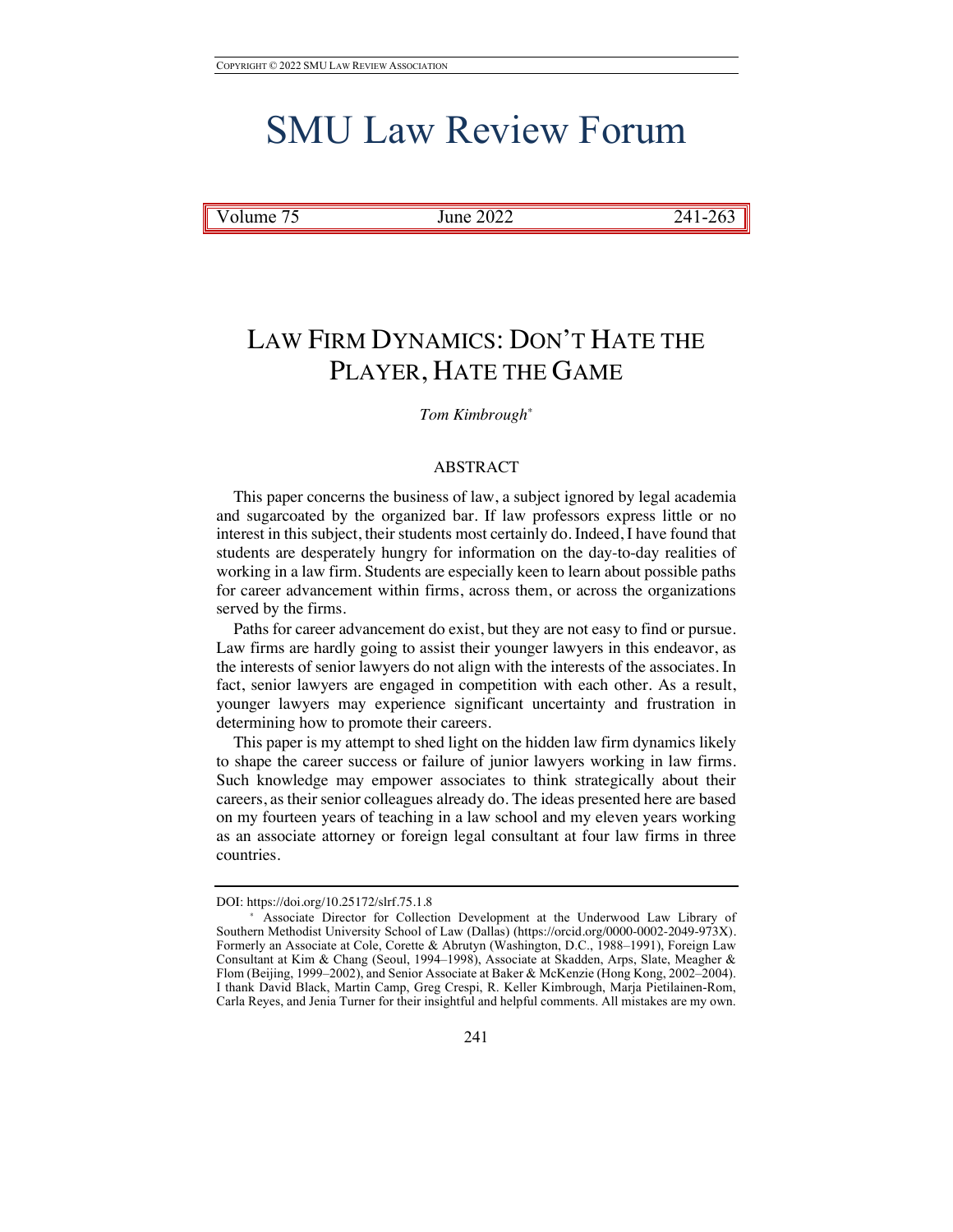### TABLE OF CONTENTS

| I.  |                                                          |                                                               |
|-----|----------------------------------------------------------|---------------------------------------------------------------|
|     | $A_{-}$                                                  |                                                               |
|     | <b>B.</b>                                                |                                                               |
| Π.  |                                                          |                                                               |
|     | A.                                                       |                                                               |
|     | B.                                                       |                                                               |
|     | $\mathcal{C}$ .                                          |                                                               |
|     | D.                                                       |                                                               |
|     | E.                                                       |                                                               |
| Ш.  |                                                          |                                                               |
|     | $\mathsf{A}$ .                                           |                                                               |
|     | $\bf{B}$ .                                               |                                                               |
|     | $\mathcal{C}$ .                                          |                                                               |
|     | D.                                                       | NATURAL RIVALS: PROJECT MANAGER VERSUS MANAGING               |
|     |                                                          |                                                               |
| IV. | Е.                                                       |                                                               |
|     | $F_{\rm{c}}$                                             | THE PARADOX OF NEW CLIENT DEVELOPMENT TO ESCAPE               |
|     |                                                          |                                                               |
|     | WINNING THE GAME: STRATEGIC PATHS AND EXIT               |                                                               |
|     |                                                          |                                                               |
|     | $\mathbf{A}$                                             | FORM AN ALLIANCE WITH YOUR PROJECT MANAGER                    |
|     |                                                          |                                                               |
|     | В.                                                       | FORM AN ALLIANCE WITH YOUR MANAGING PARTNER                   |
|     |                                                          |                                                               |
|     | $C_{\cdot}$                                              | FORM AN ALLIANCE WITH YOUR CLIENT AGAINST YOUR LAW            |
|     |                                                          |                                                               |
|     |                                                          | Switch Law Firms or Start Your Own Law Firm  254<br>$1 \quad$ |
|     |                                                          |                                                               |
|     | D.                                                       |                                                               |
|     | Е.                                                       |                                                               |
| V.  |                                                          | CONCLUSION: BREAKING THE CONSPIRACY OF SILENCE                |
|     |                                                          | 255                                                           |
|     | APPENDIX 1 - EXCERPTS FROM "THE LAW FIRM ASSOCIATE'S     |                                                               |
|     | GUIDE TO CONNECTING WITH YOUR COLLEAGUES"  257           |                                                               |
|     | APPENDIX 2 - THE PRICING OF LEGAL WORK: THE FEE CAP  259 |                                                               |
|     | APPENDIX 3 - THE MEASUREMENT OF ASSOCIATE PERFORMANCE:   |                                                               |
|     | BILLABLE HOURS VERSUS REALIZATION RATIO  260             |                                                               |
|     |                                                          | <b>APPENDIX 4 - ACCOUNTING FOR DIFFERENCES IN LAW FIRM</b>    |
|     |                                                          | BUSINESS MODELS, SIZES, CULTURES, AND PRACTICE AREAS          |
|     |                                                          |                                                               |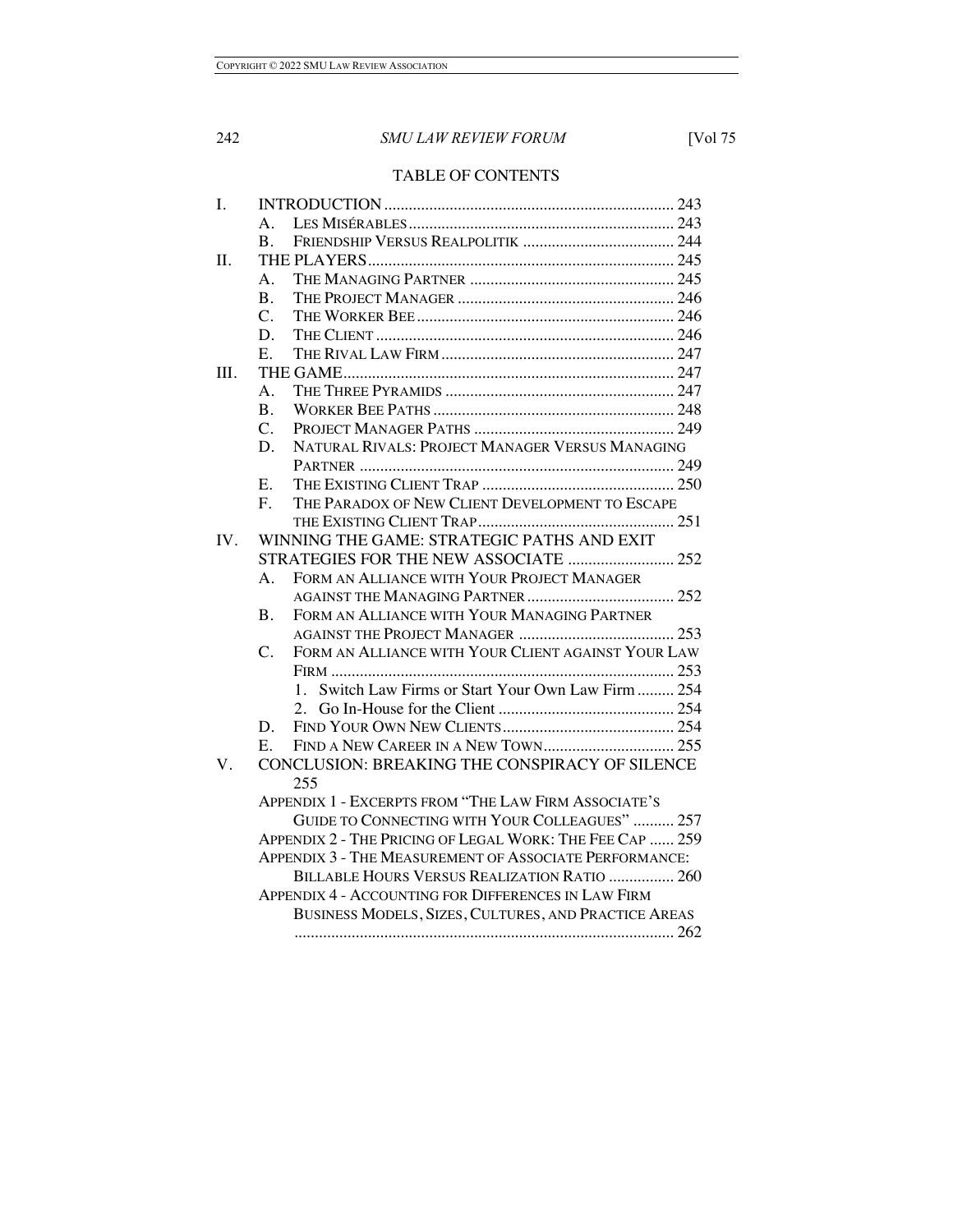#### I. INTRODUCTION

Most students attend law school to prepare to work in a law firm. The law school curriculum educates students to meet the intellectual demands of such work. But success in a law firm also requires a degree of savvy about how law firms operate. Armed with such knowledge, new associates can consider the various possible strategies to maximize their chances for career success and deploy the particular strategy that best fits the particular circumstances that the associates find themselves in. Unfortunately, U.S. law schools have neglected this critical aspect of legal education.

The harsh reality is that many new associates will find law firm life to be Hobbesian—nasty, brutish, and short.<sup>1</sup> Most of those successful enough to advance to the senior associate level after years of devotion and sacrifice to their firm will find the door to equity partnership shut. And the few, the proud, the new law firm equity partners, will find the fierce competition to keep and expand their client base to be an ongoing struggle.

Of course, some individuals will relish the law firm challenge and thrive in its competitive atmosphere. And the legal services industry is not necessarily harsher than other industries in our capitalist society. But it is far from a cakewalk, and U.S. law schools disserve their students by not making greater efforts to prepare them for life after graduation. The purpose of this article is to highlight some of the key law firm dynamics that make the legal services industry a more difficult environment than law schools typically present to their students, and to inform law students of some possible strategies they might beneficially pursue in that environment. 2

#### A. LES MISÉRABLES

Lawyer misery is so widespread and well-documented that there is little need for elaboration. A recent law journal article put it best: "The poor mental health of people in the legal profession is a long-standing open secret, both within and beyond its members."<sup>3</sup> Relatively recent estimates of U.S. attorneys

<sup>1.</sup> The NALP Foundation for Law Career Research and Education publishes an annual Update on Associate Attrition that attempts to track relevant data. In 2020, the NALP reported that, based on a study of more than 800 law firms during the period 2012–2018, of every 20 law firm associates hired, 15 left within six years. *See* Debra Cassens Weiss, *Law Firms Lost 15 Associates for Every 20 They Hire, NALP Foundation Study Finds*, ABA JOURNAL (Oct. 1, 2020, 2:43 PM), https://www.abajournal.com/news/article/law-firms-lost-15-associates-for-every-20-they-hiredstudy-finds [https://perma.cc/6WNP-MB4V].

<sup>2.</sup> At the outset, I must acknowledge that this paper naively fails to address non-economic factors such as corruption, nepotism, elitism, racism, and sexism. While beyond the scope of this discussion, in real life, a new lawyer must also take these unpleasant factors into account in strategic decision-making.

<sup>3.</sup> Kathryne M. Young, *Understanding the Social and Cognitive Processes in Law School that Create Unhealthy Lawyers*, 89 FORDHAM L. REV. 2575, 2576 (2021).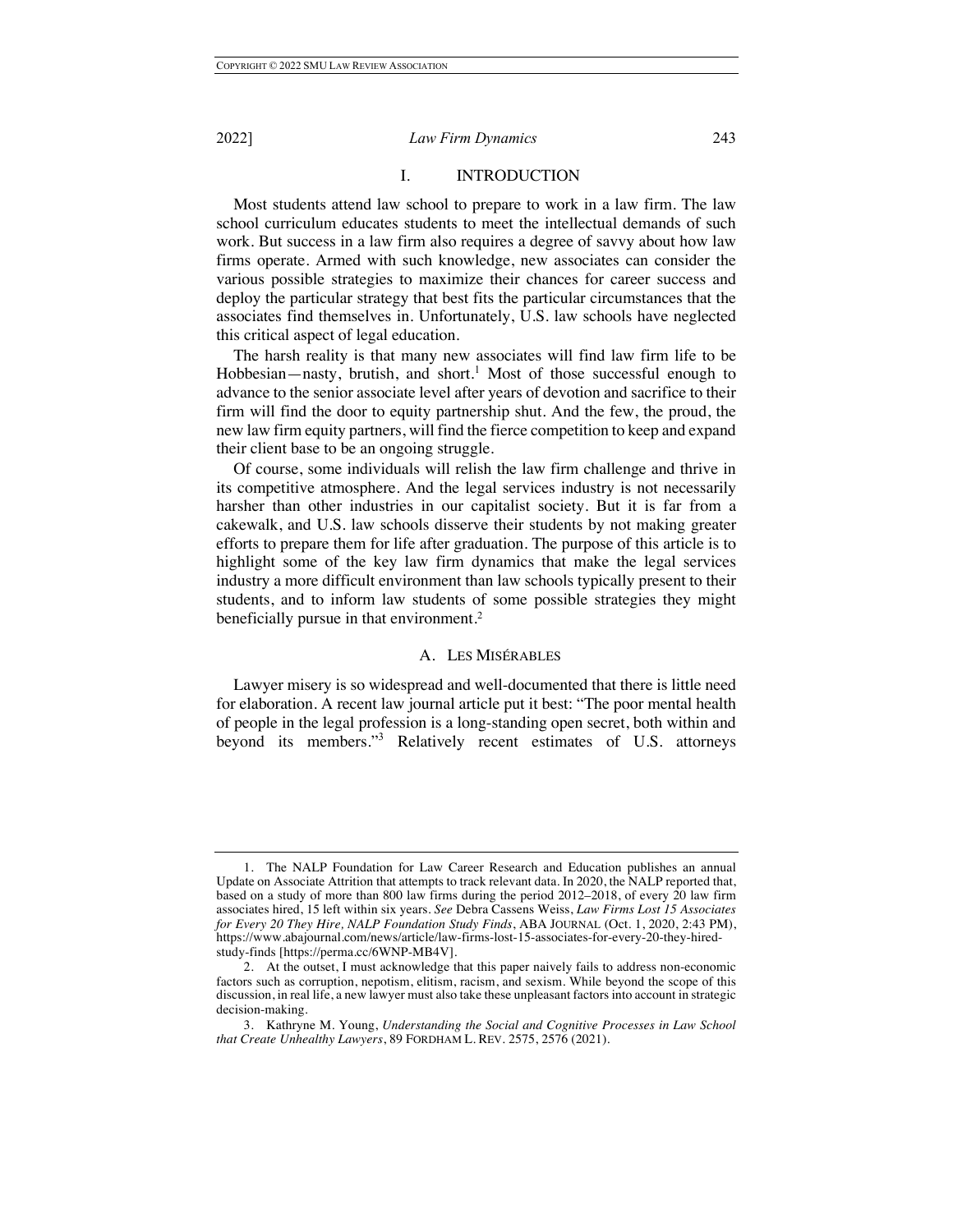experiencing symptoms of depression range from  $28\%$ <sup>4</sup> to  $45\%$ <sup>5</sup> Similar such older estimates are plentiful.<sup>6</sup> Although the reliability of data in this area is questionable for a variety of reasons, as has been pointed out by some commentators (problems of survey methodology, difficulty defining terms such as "depression" or "unhappiness"), $\frac{7}{7}$  sufficient evidence indicates that a problem with the mental health of a significant percentage of lawyers does exist even if some reported survey data may be unreliable.

Why are so many lawyers in this country so unhappy? An unhappy lawyer is likely to blame other individuals (such as supervisors, colleagues, clients, or competitors) for his or her misery. And while one finds bad-natured as well as good-natured people in the law business, as in every other field, blaming one's unhappiness on individuals misses the larger dynamics at play that can turn "good" people overall into situationally "bad" people within the law firm context. The core issue is not individual personality but rather institutional and market structure, as I will explain in this paper.

#### B. FRIENDSHIP VERSUS REALPOLITIK

My colleague and friend Martin Camp, Assistant Dean and Professor of Practice at the SMU Law School, co-wrote a book with Barbara Miller<sup>8</sup> in 2009 that grabbed my attention as soon as I saw it. Camp and Miller's book focuses on effective face-to-face communication techniques and relationship-building methods for new law firm associates. Appendix 1 of this paper is a list of the statements in this book that I wholeheartedly agree with. Moreover, I believe that heeding the book's advice is essential if new associates hope to survive their first few years in a law firm, and for that purpose I recommend the book. And Camp and Miller are certainly correct that being adept at interpersonal relationships is a tremendous asset in all areas of life.

But Dean Camp and I perceive law firm culture in very different ways, and I believe that the advice in his book is of limited value in achieving career success beyond simply keeping your associate-level job for a few years. More specifically, I believe that Dean Camp's focus on building strong interpersonal

<sup>4.</sup> Patrick R. Krill, Ryan Johnson & Linda Albert, *The Prevalence of Substance Abuse and Other Mental Health Concerns Among American Attorneys*, 10 J. ADDICTION MED. 46 (2016).

<sup>5.</sup> Priscilla Henson, *Addiction & Substance Abuse in Lawyers: Stats You Should Know*, AMERICAN ADDICTION CENTERS (Feb. 19, 2020), https://americanaddictioncenters.org/rehabguide/workforce/white-collar/lawyers [https://perma.cc/8CH9-T2SG].

<sup>6.</sup> *See*, *e.g.*, Patrick J. Schiltz, *On Being a Happy, Healthy, and Ethical Member of an Unhappy, Unhealthy, and Unethical Profession*, 52 VAND. L. REV. 871, 874–75 (1999).

<sup>7.</sup> *See, e.g.*, Kathleen E. Hull, *Cross-Examining the Myth of Lawyers' Misery*, 52 VAND. L. REV. 971, 972 (1999). For a detailed critique of prior studies, and with contrary data based on the National Health Interview Survey (NHIS) administered by the U.S. Centers for Disease Control, see Yair Listokin & Ray Noonan, *Measuring Lawyer Well-Being Systematically: Evidence from the National Health Interview Survey*, J. EMPIRICAL LEGAL STUD. (forthcoming) (Public Law Research Paper, Yale Law School), https://ssrn.com/abstract=3667322 [https://perma.cc/VQJ9- 5X3W].

<sup>8.</sup> BARBARA MILLER & MARTIN CAMP, THE LAW FIRM ASSOCIATE'S GUIDE TO CONNECTING WITH YOUR COLLEAGUES (2009). Barbara Miller is an independent consultant working with law firms, the National Association of Trial Advocacy, and the National Practice Institute, teaching effective communication and presentation skills to lawyers.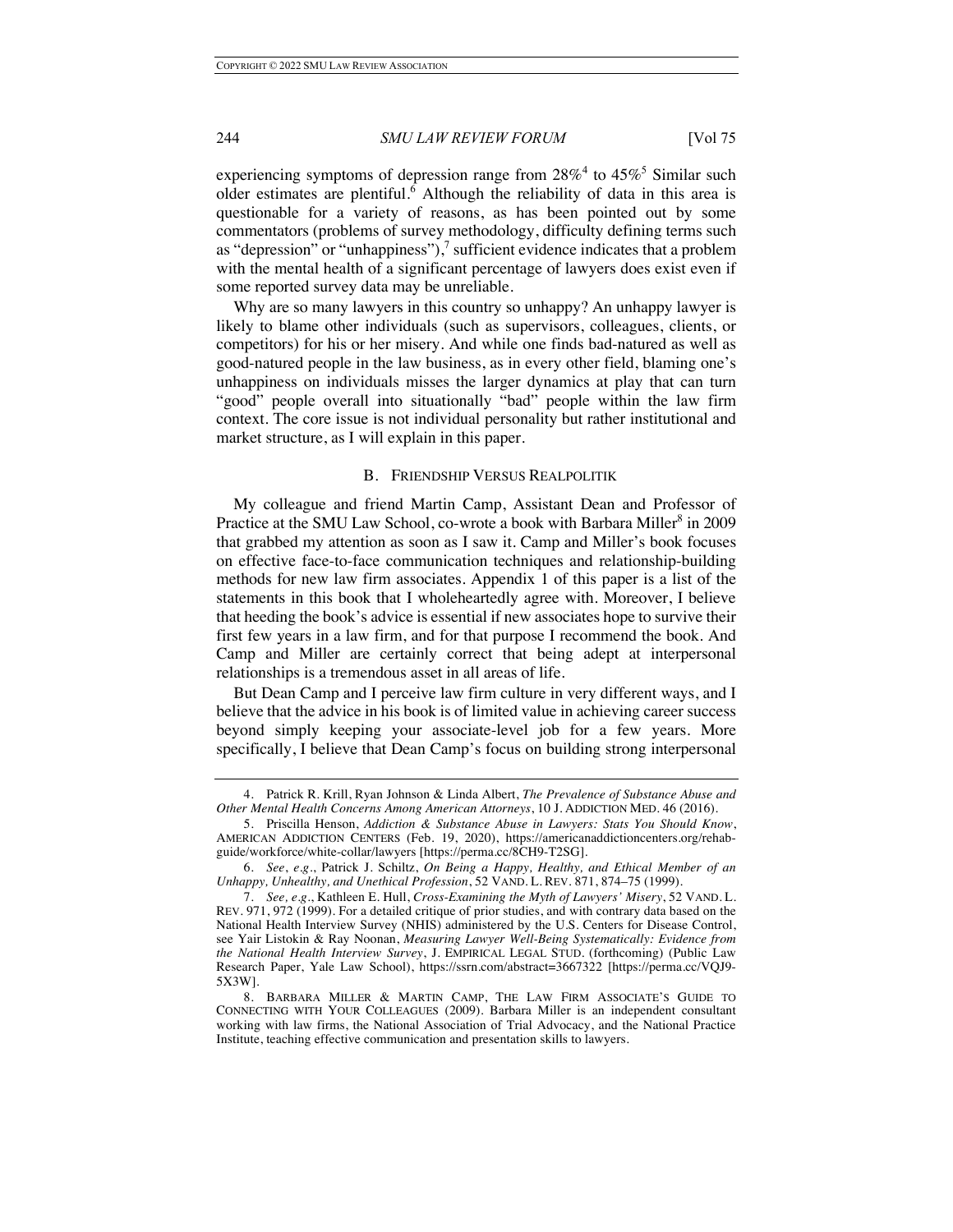relationships as a tool for law firm advancement misses the mark. Some of the most misanthropic individuals that I have had the displeasure to know were successful law firm lawyers. And some of the kindest, most unselfish, nurturing, and mentoring senior associates (who also worked hard and turned out highquality work) that I knew as a junior associate never made partner at the law firm where we worked. All other factors being equal, a nice person is more likely to receive promotion over a nasty person, but the law firm dynamics that I describe in this paper are more significant than social skills of the non-Machiavellian sort.

Despite my disagreements with Dean Camp regarding law firm culture and the keys to long-term success in law firms, I admire Dean Camp for showing concern for associates' development within law firms, which, I believe, is more than can be said for many of the people who profit from the legal education industry in this country.

To put this another way, consider an analogy to political science theory. Ludwig von Rochau coined the term *realpolitik* in 1853 to explain the behavior of nations in terms of practical considerations rather than ethical premises.<sup>9</sup> Later political scientists, such as Kenneth Waltz, applied von Rochau's concept to the theory of "political realism," which basically posits that war is a natural consequence of the very system (or lack thereof) of international relations, not simply the byproduct of the character flaws or evil behavior of political leaders.<sup>10</sup> In this paper I will explain the systemic causes of conflict between lawyers in law firms and how a young lawyer needs to take these sources of conflict into account in planning his or her career path.

To set the stage for the "success strategies" (Section IV) in the "law firm game" (Section III) that I would propose, let me now introduce "the players" (Section II) in that game.

#### II. THE PLAYERS

#### A. THE MANAGING PARTNER

The term "Managing Partner" refers to the individual, group, or committee that manages the law firm.

Overestimating one's own value to an organization while underestimating the value that others bring to it is a tragic and universal feature of human nature. This prevalent character flaw is what makes the law firm Managing Partner's job difficult. That job, in significant part, is to assuage the competing egos of the law firm's key revenue-generators (i.e., the best project managers or "rainmakers") to preserve the firm's long-term stability and create the conditions for sustainable growth. For an interesting case study of the dire consequences that arise when the Managing Partner fails to control key project managers, read

<sup>9.</sup> LUDWIG VON ROCHAU, *GRUNDSÄTZE DER REALPOLITIK, ANGEWENDET AUF DIE STAATLICHEN ZUSTÄNDE DEUTSCHLANDS* (PRACTICAL POLITICS: AN APPLICATION OF ITS PRINCIPLES TO THE SITUATION OF THE GERMAN STATES) (1853).

<sup>10.</sup> *See generally* KENNETH WALTZ, MAN, THE STATE, AND WAR (1959).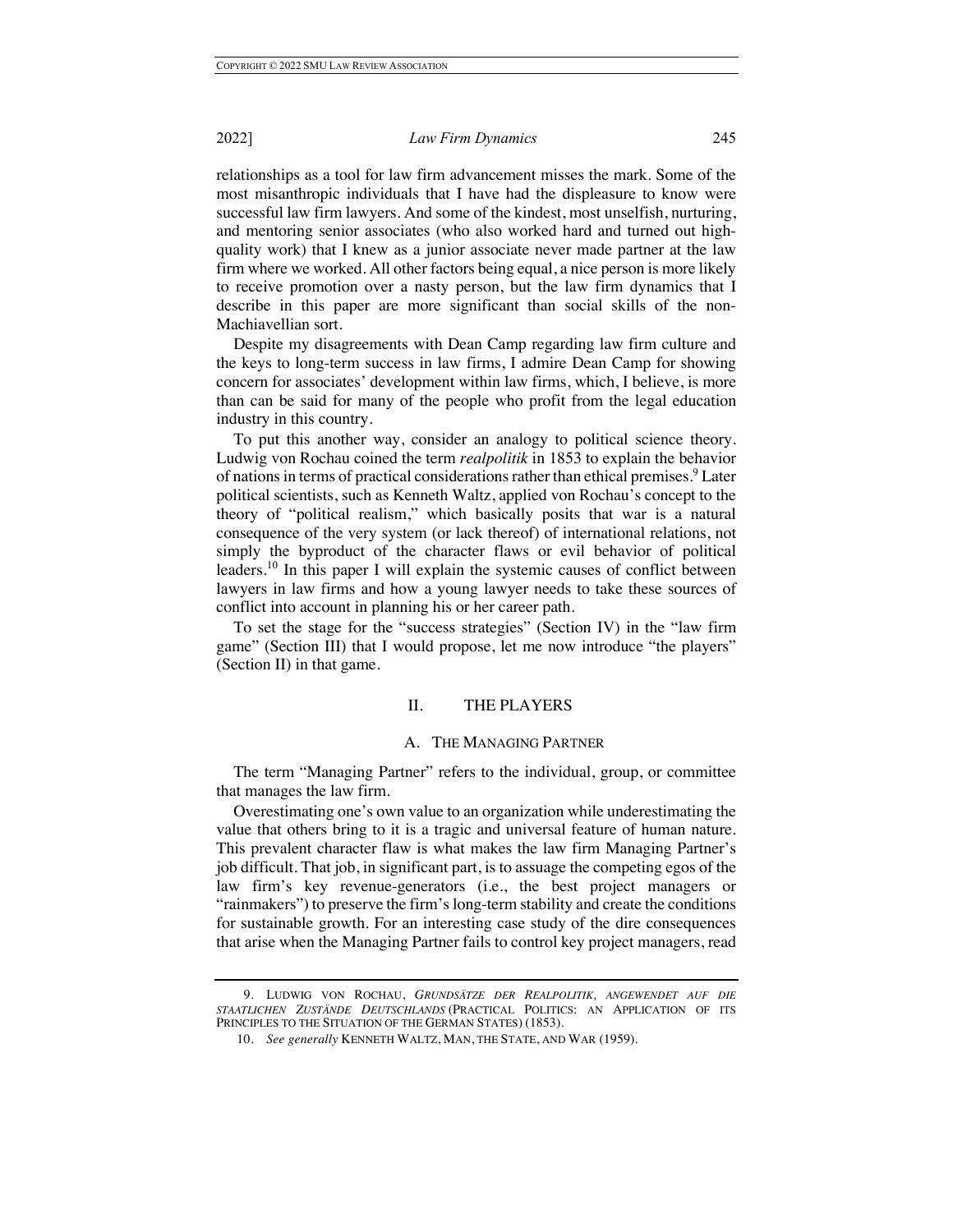about the growth and implosion of the once-powerful Finley Kumble law firm in the 1980s.11

#### B. THE PROJECT MANAGER

The term "Project Manager" refers to the individual lawyer tasked with the supervisory role in executing a particular client project.

In contrast to the Managing Partner, the Project Manager views the law firm as the umbrella under which the Project Manager will develop his or her own career. As time passes, successful Project Managers will grow increasingly resentful over having to share the revenues they believe that they are principally responsible for generating with their less productive colleagues. Thus, the interests of the Managing Partner (the law firm's success) and the Project Manager (personal success) are fundamentally in conflict—it has nothing to do with personality or social skills.

The Project Manager may be designated by the law firm as a partner or associate, labels which are often misleading. "Partner" may be a term used by the firm either to market a lawyer's services to clients or to market the desirability of continuing to work at the firm to the lawyer who works there.<sup>12</sup> For this reason, this paper will use the term "partner" only in the context of the Managing Partner and "associate" only in the context of the Worker Bee, but will avoid using those terms when describing the mid-level Project Manager.

#### C. THE WORKER BEE

The Worker Bee is the associate attorney who assists the Project Manager in executing client projects. If the Worker Bee consistently produces high-quality work in sufficient volume, then the law firm will continue to employ the Worker Bee as long as doing so continues to be profitable for the firm.

#### D. THE CLIENT

Clients can come in many forms. They can be individuals or entities of widely varying levels of sophistication. For the purposes of this paper, I will assume the Client to be a large, well-established company with a Chief Executive Officer (CEO), a General Counsel (GC), and possibly one or more in-house staff lawyers working under the GC's supervision.

<sup>11.</sup> STEVEN J. KUMBLE & KEVIN J. LAHART, CONDUCT UNBECOMING: THE RISE AND RUIN OF FINLEY, KUMBLE (1990). To summarize, the aggressive recruitment of new "rainmakers" into the firm ultimately tore the firm apart as uncontrolled egotism, greed, and jealousy ran rampant.

<sup>12.</sup> For example, Baker McKenzie presents its partners to the outside world as simply "partners" but within Baker McKenzie there is a crucial distinction between "international" and "domestic" partners. Only the international partners, fewer in number, play a significant role in management decisions and profit sharing. Other law firms have similar such distinctions between equity and non-equity partners, which the "lesser" partners tend not to be eager to bring up in conversations with those outside of the law firm.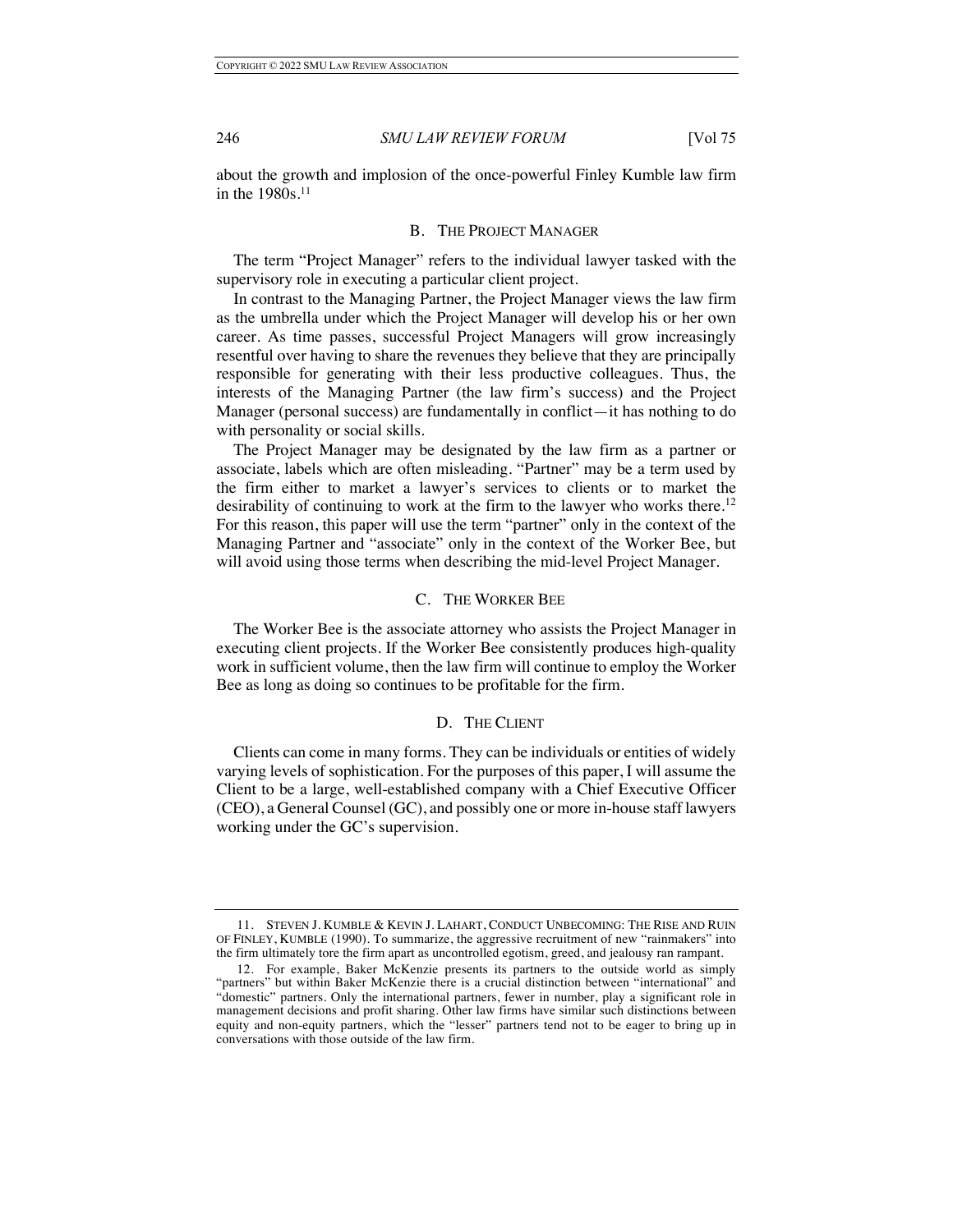#### E. THE RIVAL LAW FIRM

For the purposes of this paper, the Rival Law Firm (or Law Firm B) signifies any law firm that is a viable alternative for the Client to hire if it decides to fire Law Firm A. The Rival Law Firm is also a potential new employer for the Project Manager or Worker Bee if either decides to leave Law Firm A and possesses either a portable "book" of client business or technical skills of value to the Rival Law Firm.

Now that we have identified the players,  $^{13}$  let's analyze the game.

### III. THE GAME



A. THE THREE PYRAMIDS

The three pyramids (see above) comprise the "field" or "game board" on which the real game of law firm life is played. These pyramids are Client, Law Firm A, and Law Firm B. They are presented as pyramids because, like a pyramid, each is "bottom-heavy" with a larger number of employees at the bottom of the hierarchy and a smaller number at the top.

Each pyramid has three levels. In the case of Law Firm A and Law Firm B, the top level is that of the Managing Partner, the middle level is that of the Project Manager, and the bottom level is that of the Worker Bee. In the case of

<sup>13.</sup> Law firms vary in the titles they may use to describe a lawyer's role or status within the firm: "staff attorney," "counsel," "of counsel," etc. But I believe that the designations are less significant than the economic realities behind the "worker bee," "project manager," and "managing partner" functions.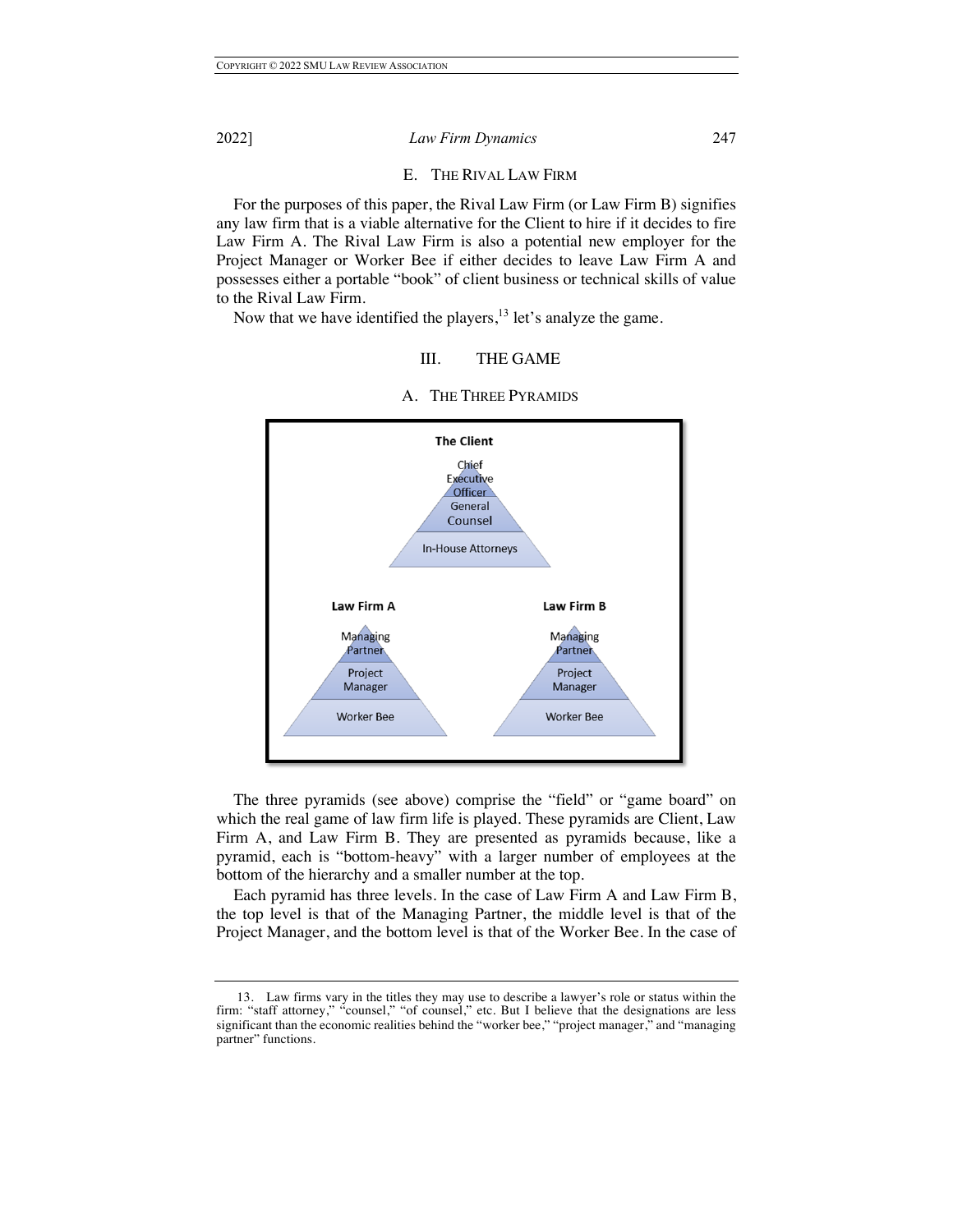the Client, the top level is that of the CEO, the middle level is that of the GC, and the bottom level is that of the in-house attorney staff.

The key dynamic of the game is the potential for fluidity of movement for certain players at Law Firm A, both within and across the pyramids, as follows:

#### B. WORKER BEE PATHS

- Within Law Firm A, Worker Bee can become a Project Manager by one of two possible routes: (a) replacing a current Project Manager with respect to existing clients of the law firm, or (b) becoming an additional Project Manager by developing his or her own new clients.
- Worker Bee can leave Law Firm A and move to (existing or new) Law Firm B either (a) together with Project Manager, in which case Worker Bee will continue to work with the same clients at the new law firm under the same Project Manager, or (b) without Project Manager, in which case Worker Bee can assume the role at Law Firm B of either a Project Manager or a Worker Bee depending on whether he or she brings clients or merely technical skills to Law Firm B.
- Worker Bee can leave Law Firm A and move to Client either as GC or as an in-house staff attorney working under an existing GC (depending on how much confidence the Client's CEO has in Worker Bee compared to the existing GC and in-house lawyers).



- Become Project Manager at Law Firm A.
- Become Project Manager at Law Firm B.
- Become Worker Bee at Law Firm B.
- Become General Counsel at Client.
- Become In-House Attorney at Client.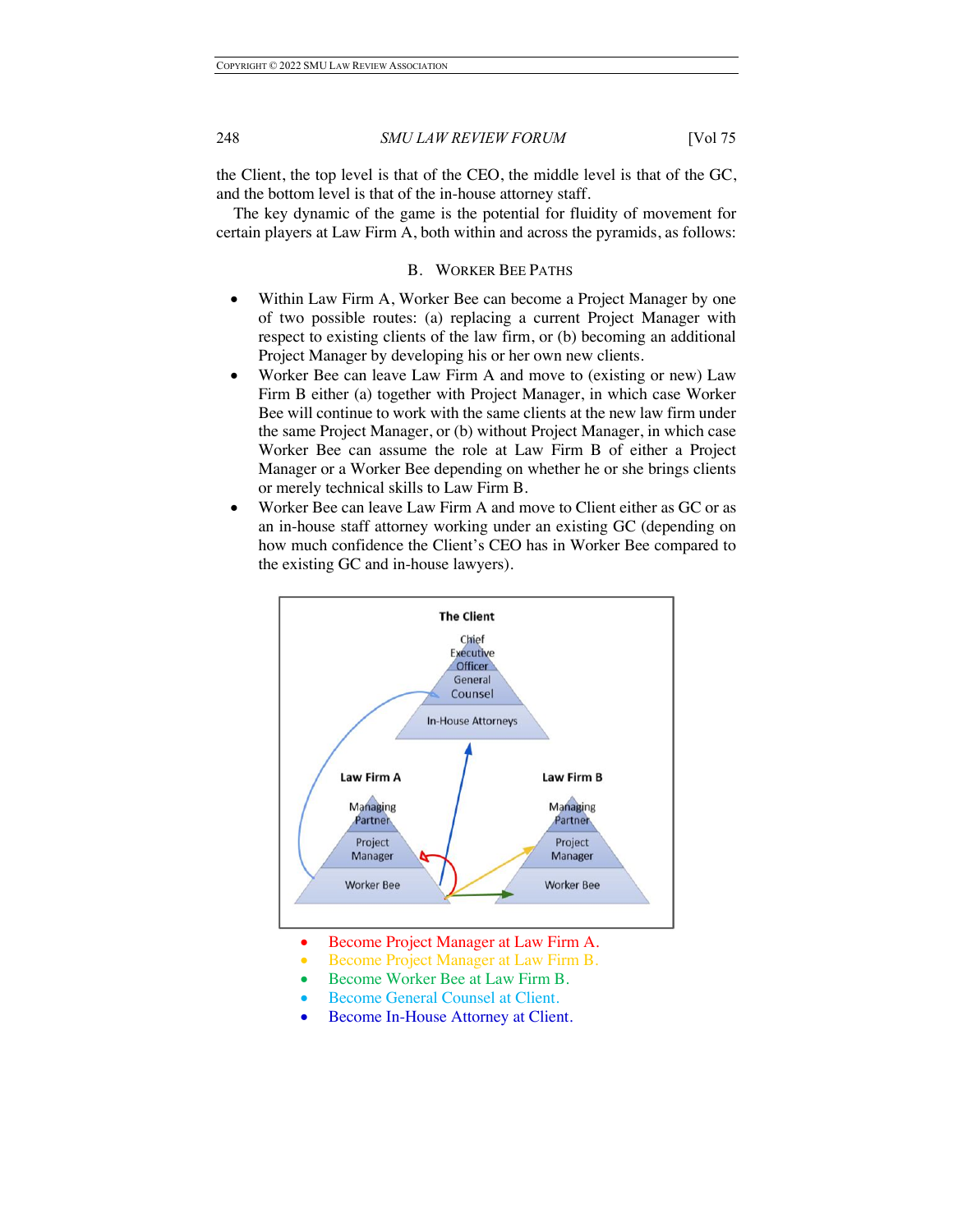#### C. PROJECT MANAGER PATHS

- Project Manager can leave Law Firm A and move to Law Firm B (presumably for more money) bringing along clients, whereupon he or she will be a Project Manager at Law Firm B.
- Project Manager can leave Law Firm A and move to Client either as GC or as an in-house staff attorney working under an existing GC.



• Become In-House Attorney at Client.

Before moving on to discuss game strategies for new associates in Section IV below, it is necessary to explain the dynamics related to (i) the relationship between Law Firm A's Managing Partner and Project Manager(s), (ii) the zerosum game of servicing existing firm clients, and (iii) the realities confronting the law firm associate's efforts to develop his or her own new clients in order to break out of the zero-sum game.

#### D. NATURAL RIVALS: PROJECT MANAGER VERSUS MANAGING PARTNER

The inherent (but usually well-hidden) conflict between the interests of the Project Manager and the Managing Partner described above is the key to the Worker Bee's strategic choices described in Section IV below. New associates tend to be blissfully unaware of this conflict since it plays out behind closed doors in tense, angry, private discussions.

The source of this conflict lies in the Project Manager's desire to make the Client personally loyal to the lawyer and less so to the law firm, while the Managing Partner's desire is the opposite. Managing Partners will deploy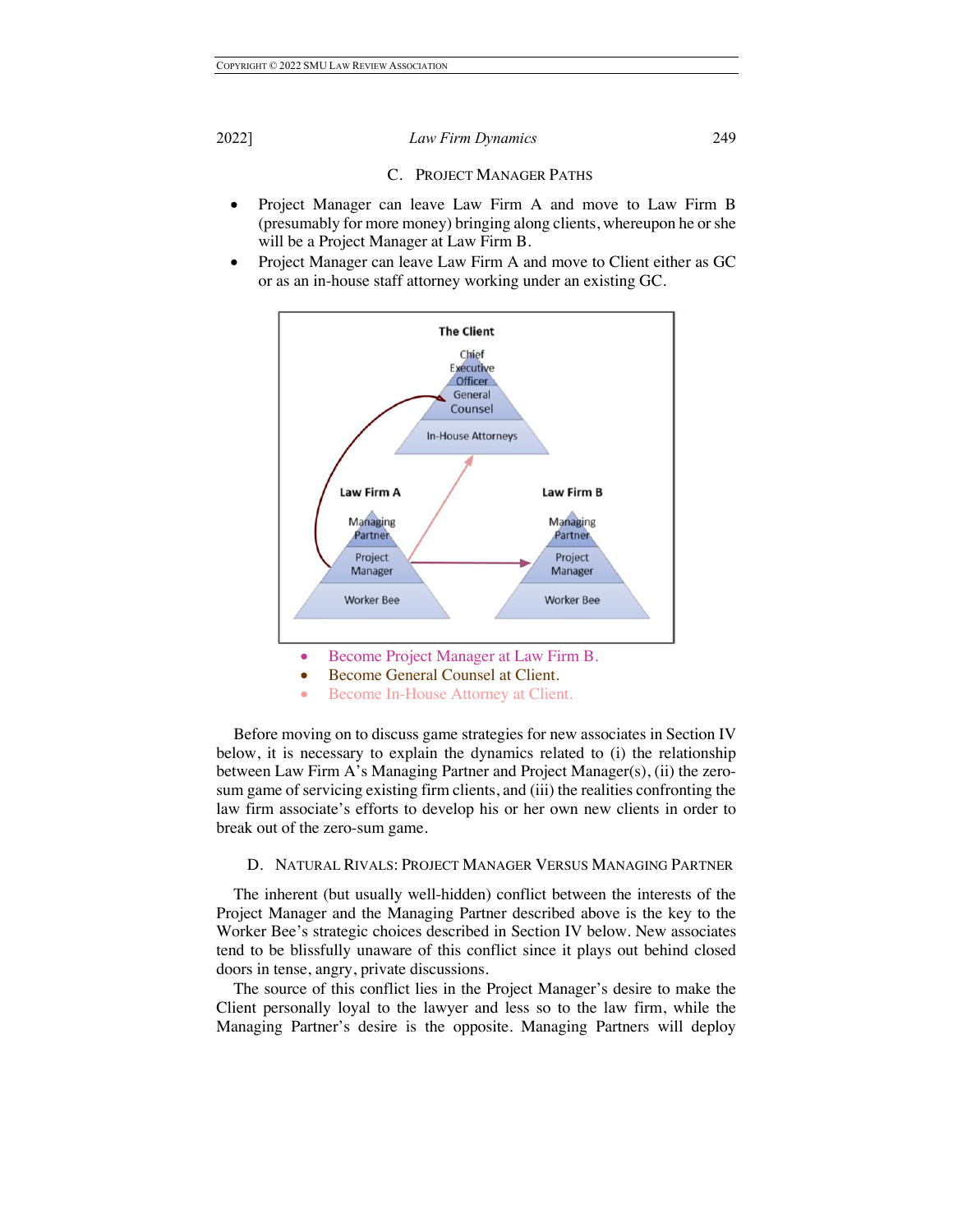various tactics to keep the Client from becoming too close to a particular Project Manager, such as:

- pressuring the Project Manager to introduce other experienced lawyers at Law Firm A who work in different practice areas to the relevant personnel of the Client to broaden the scope of ties between Law Firm A and Client beyond the Project Manager's own ties;
- excluding the Project Manager, to the extent possible, from the initial discussions regarding the terms of engagement of the Client to Law Firm A and from the negotiation of the fee cap amount for a new project (in Appendix 2, I discuss the pricing of legal work using a fee cap that is the normal practice in negotiations between a sophisticated client and a major law firm);
- closely monitoring the billing statements that the Project Manager prepares for the Client to ensure that the Project Manager is not secretly under-billing the Client to the detriment of Law Firm A but to the benefit of the Client, and thus to the long-term benefit of the Project Manager, who will accrue good will from the Client for such under-billing without necessarily having his own income reduced; and
- closely monitoring the collection of legal fees from the Client to ensure that the Project Manager cannot suddenly leave Law Firm A for Law Firm B with the Client while sticking Law Firm A with a mountain of unpaid legal fees.

In contrast, the Project Manager will seek to exclude the Managing Partner from his or her relationship with the Client to the greatest extent possible. If the Project Manager and the Client's GC (or other outside-counsel-hiring personnel such as the CEO) can forge an alliance to provide the Client with top-quality legal work at a temporarily "below market" price because the Managing Partner is not paying attention, the Project Manager's career will receive a boost by switching law firms (with happy Client) and the GC will rise in esteem within the Client's organization for doing so well in hiring outside counsel.

#### E. THE EXISTING CLIENT TRAP

Law firms hire new associates to work on projects of existing clients. New associates are relieved that they can concentrate on developing their skills as lawyers without having to chase their own clients. Thus, the beginning of a new associate's career should be mutually satisfactory for both the law firm and the associate as long as the quality and quantity of the associate's work keep up to par.

But if an associate/Worker Bee is lulled into assuming that this happy synergy is going to last forever, then in a few years the Worker Bee will experience a rude awakening. As the associate's level of competency increases, so too will the law firm's expectations for improvements in the quality and efficiency of the associate's work performance (in Appendix 3, I discuss the metrics used by a major law firm to evaluate associate performance). If the associate cannot keep up with rising expectations, then the associate will experience "burnout" and be asked to leave the firm to make way for an eager new associate.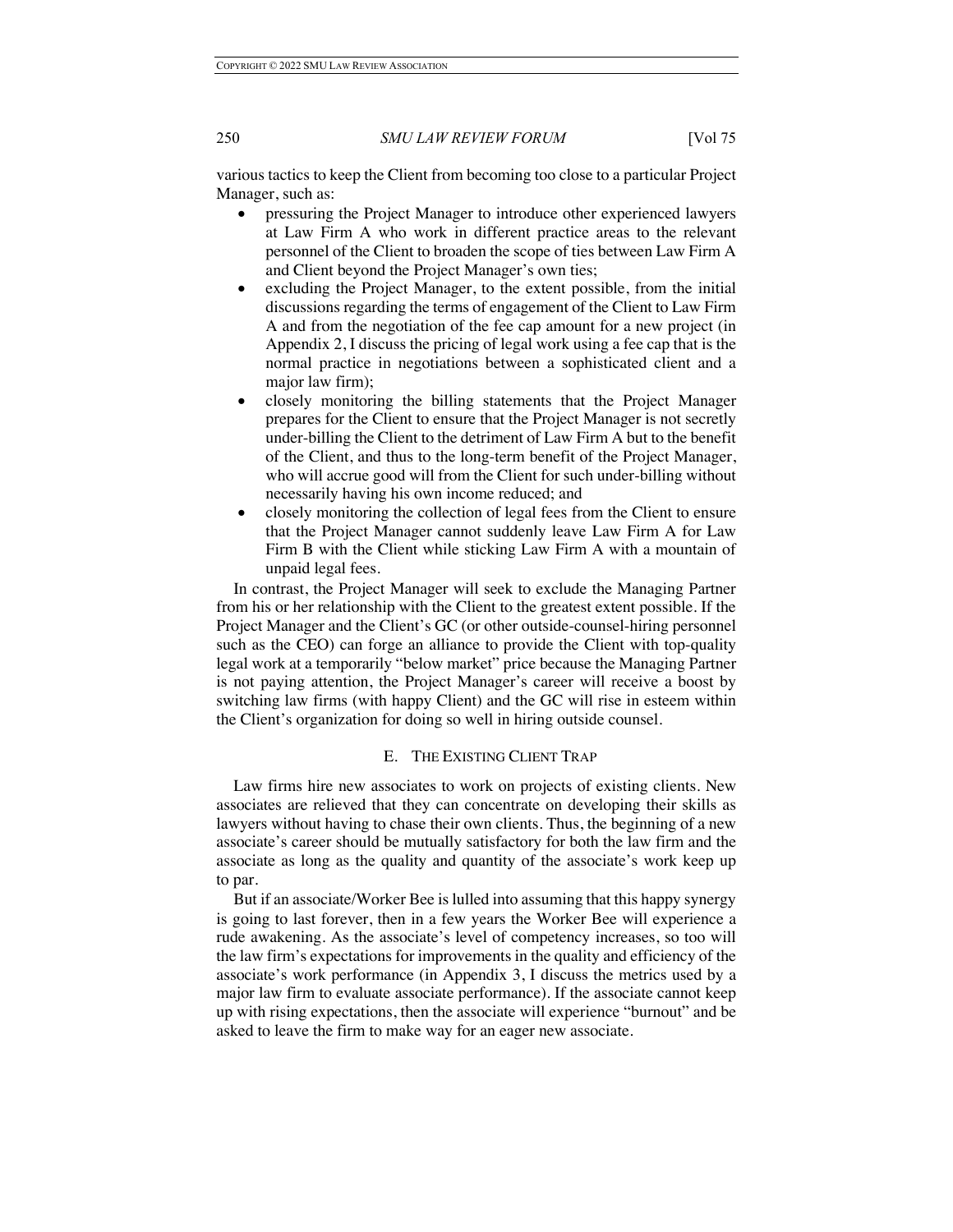If, on the other hand, the associate continues to meet or exceed the law firm's expectations, and do so in the service of the firm's existing client base, then the associate will present a threat to the Project Manager's career, or at least to the Project Manager's leverage vis-à-vis the Managing Partner, as the rising associate's success has made the Project Manager expendable. Anticipating this development, the savvy mid-level associate/Worker Bee will have laid the groundwork with the Managing Partner or other influential lawyers at the law firm to replace the expendable former Project Manager at the proper time.

#### F. THE PARADOX OF NEW CLIENT DEVELOPMENT TO ESCAPE THE EXISTING CLIENT TRAP

In the course of recruitment, law firms may tell interviewing candidates that they encourage and support associates' client development efforts. But the reality is that firms hire new graduates from law schools to assist with their existing clients, not to find new ones.

At first it may seem counterintuitive that law firms would not want their younger lawyers to find new clients. After all, why would a firm not want more clients? But there are several reasons for this:

- law firms want their associates' time and energy focused on developing their skills and executing work projects; client development is a timeconsuming endeavor with unpredictable results;
- finding people who seek legal services is relatively easy, but finding *clients* with the ability and willingness to pay their legal bills on time and in full is another matter entirely; since associates are paid a fixed salary in the major law firm context, they are not sufficiently focused on the law firm itself being paid to be trusted to initiate projects for new clients on their own;14
- even if the associate is successful in landing a reliably-paying client, that client is likely to be of limited value to the law firm (relative to the timecost of subsidizing the associate's client development efforts) because the associate will be in a strong position to take the client when leaving the firm.15

But despite the resistance that the Worker Bee/associate will encounter from the law firm, new client development is the associate's best opportunity to break out of the "zero-sum game" described previously and advance her own career without stepping on the toes of colleagues. The associate's relative youthfulness may actually be an asset in developing new clients, who are likely to be start-up companies run by younger individuals who may not yet have established deep

<sup>14.</sup> Equity partners' income, on the other hand, is usually tied to firm revenues, perhaps even the revenues that each partner individually is credited with generating, so this issue is of less concern for partners than for associates.

<sup>15.</sup> Although this is, of course, a risk with regard to partners too, associates are normally being paid by the law firm exclusively for the purpose of doing work on the projects assigned to them, unlike partners, so this scenario would result in a "double-loss" for the law firm (losing the client and losing potential billable hours of associate work that the associate had spent developing that lost client).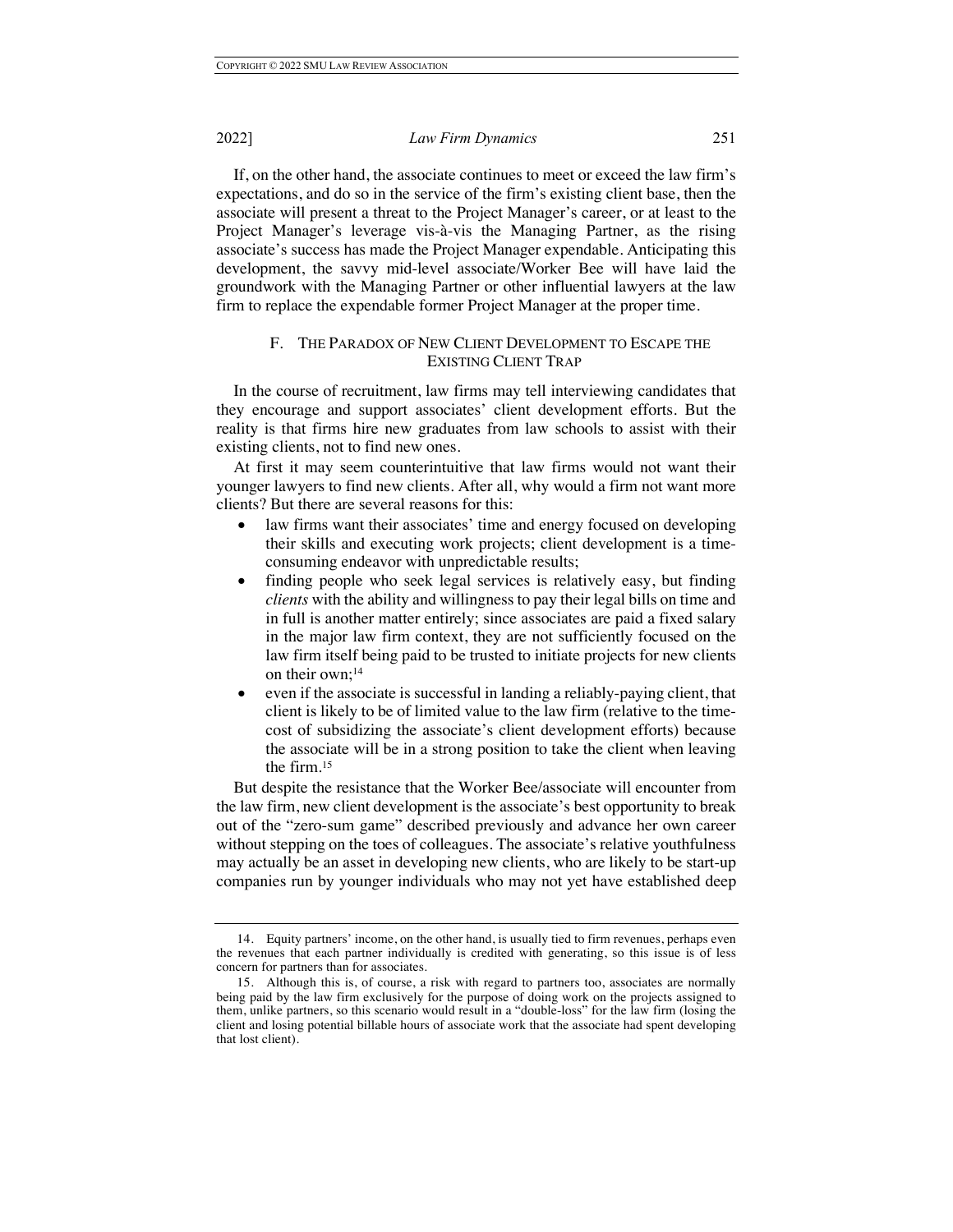relationships with other lawyers or law firms. The paradox of new client development for associates is that it will likely have to be done "on the sly" without the help of the associate's law firm, and yet it is crucial if the associate hopes to launch a successful long-term career by escaping the existing-client trap.

### IV. WINNING THE GAME: STRATEGIC PATHS AND EXIT STRATEGIES FOR THE NEW ASSOCIATE

The new associate's closest and most important work relationships will be with those attorneys in the firm who directly supervise the associate's work projects. A Project Manager can provide a Worker Bee with crucial training and mentoring to develop the Worker Bee's skills. Quickly becoming a competent attorney is a prerequisite to surviving more than a year or two in a law firm, so at the beginning of his or her career, the new associate must focus on that goal above all others. To foster a strong relationship with one or more Project Managers, a Worker Bee must be skillful, hard-working, flexible, and outwardly deferential.

Once a new associate/Worker Bee is confident that they have gained sufficient respect in the law firm to enjoy a reasonably secure position for at least the medium-term, they should begin to think strategically about a path to even greater success. Before making any strategic plans, it is vital that the Worker Bee accurately gauge the nature of the relationships of the key individuals in the law firm with each other and with their key clients, as well as the Worker Bee's own relationships and standing within the firm. Below I describe different possible paths for the Worker Bee's career advancement.

#### A. FORM AN ALLIANCE WITH YOUR PROJECT MANAGER AGAINST THE MANAGING PARTNER

From the point of view of the Project Manager, the ideal Worker Bee produces consistently excellent work that pleases the Client but does not pose a threat to the Project Manager's career by making the Project Manager expendable to either the Client or the Managing Partner. Over the long term that will become an increasingly narrow needle to thread unless the Project Manager and Worker Bee can find complementary, synergistic roles to play in their shared work projects that do not overlap too much.

If the Project Manager and the Worker Bee do manage to cultivate such a synergistic relationship, when the Project Manager leaves Law Firm A with his or her clients for more money or better conditions at Law Firm B, Project Manager will likely want to bring along the Worker Bee. This scenario can provide an interesting opportunity for the Worker Bee, but it can also be dangerous in that Worker Bee has become more dependent on the Project Manager and to the detriment of the respect and good will that the Worker Bee had built up over the years with the Managing Partner and others at Law Firm A. Because no one else at Law Firm B will be familiar with the Worker Bee's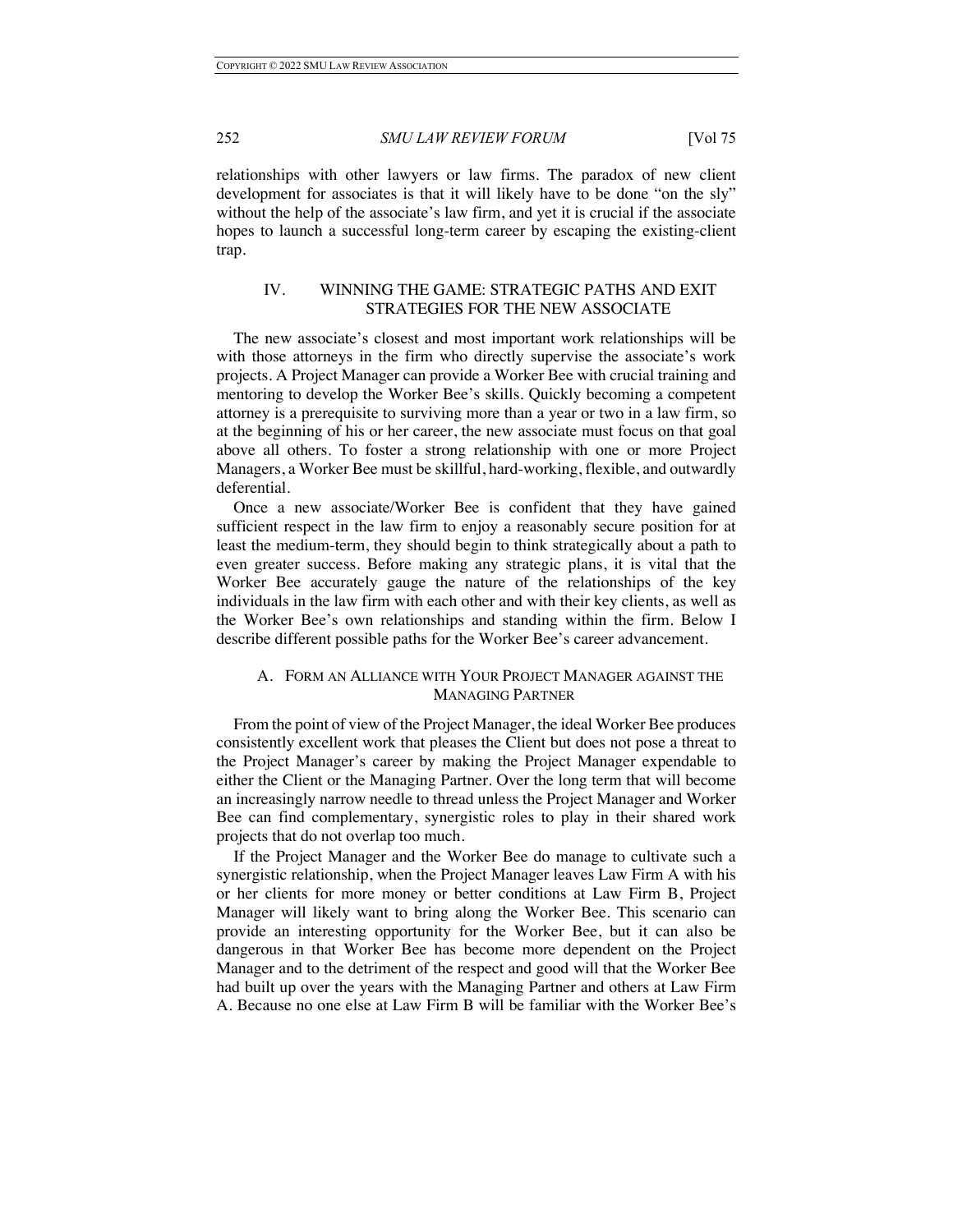positive attributes, the Worker Bee will have lost the leverage vis-à-vis the Project Manager that the Worker Bee had previously held at Law Firm A.

#### B. FORM AN ALLIANCE WITH YOUR MANAGING PARTNER AGAINST THE PROJECT MANAGER

Another possibility is that at some point it may dawn on a Worker Bee that they are actually a better lawyer than the Project Manager under whom they work. This is an extremely volatile situation, because if the Project Manager also realizes this, then the Project Manager will be incentivized to sabotage the Worker Bee's career to preserve the Project Manager's own career.

As soon as the Worker Bee notices that he or she is no longer dependent upon the Project Manager for training and mentoring because the Worker Bee's own skills now equal or exceed those of the Project Manager, the Worker Bee must ensure that the Managing Partner and other powerful individuals at Law Firm A are aware of this fact. But such outreach by the Worker Bee to the Managing Partner must be accomplished in a smooth, subtle manner to avoid antagonizing the Project Manager. If, as is usually the case, significant underlying tension exists between the Managing Partner and the Project Manager, the Managing Partner will appreciate the Worker Bee's potential to replace the Project Manager in leading the projects of the firm's existing clients as a means to reduce the Project Manager's leverage within the law firm.

If you (Worker Bee) are successful in raising your status at your law firm at the expense of the Project Manager, it goes without saying that the Project Manager is not going to be happy about your accomplishment. But you should be mentally prepared for that; you are at the law firm to develop your career, not to make friends.<sup>16</sup> If you want a friend in a law firm, buy a goldfish.<sup>17</sup>

#### C. FORM AN ALLIANCE WITH YOUR CLIENT AGAINST YOUR LAW FIRM

A Project Manager generally takes care to limit direct contact between the Worker Bee and the Client. This is particularly the case if the Client is important to the Project Manager. From the Project Manager's perspective, while an inexperienced Worker Bee might embarrass the law firm, a highly competent Worker Bee is even more dangerous—the Client might prefer the Worker Bee over the Project Manager.

Nevertheless, over time some opportunities for a Worker Bee to demonstrate his or her superior skill to the Client will likely emerge. If the Worker Bee

<sup>16.</sup> Are true friendships within law firms and career development goals incompatible? I suspect that I am in the minority in considering them incompatible. But what does one normally do with true friends as opposed to superficial acquaintances? I would maintain that having honest, heartfelt, deep, meaningful discussions is the hallmark of a true friendship. But nothing will get you in trouble in your law firm job faster than making your genuine feelings known to others within your law firm. Dean Camp puts it very well in his book: "And above all, do not gossip, ever. Anything you say can and will be used against you. Don't say anything to anyone at the firm about anyone else that you would not say to that person's face." MILLER & CAMP, *supra* note 8, at 111.

<sup>17</sup>. But make sure that there aren't any hidden recording devices near the goldfish bowl when you talk to your fish.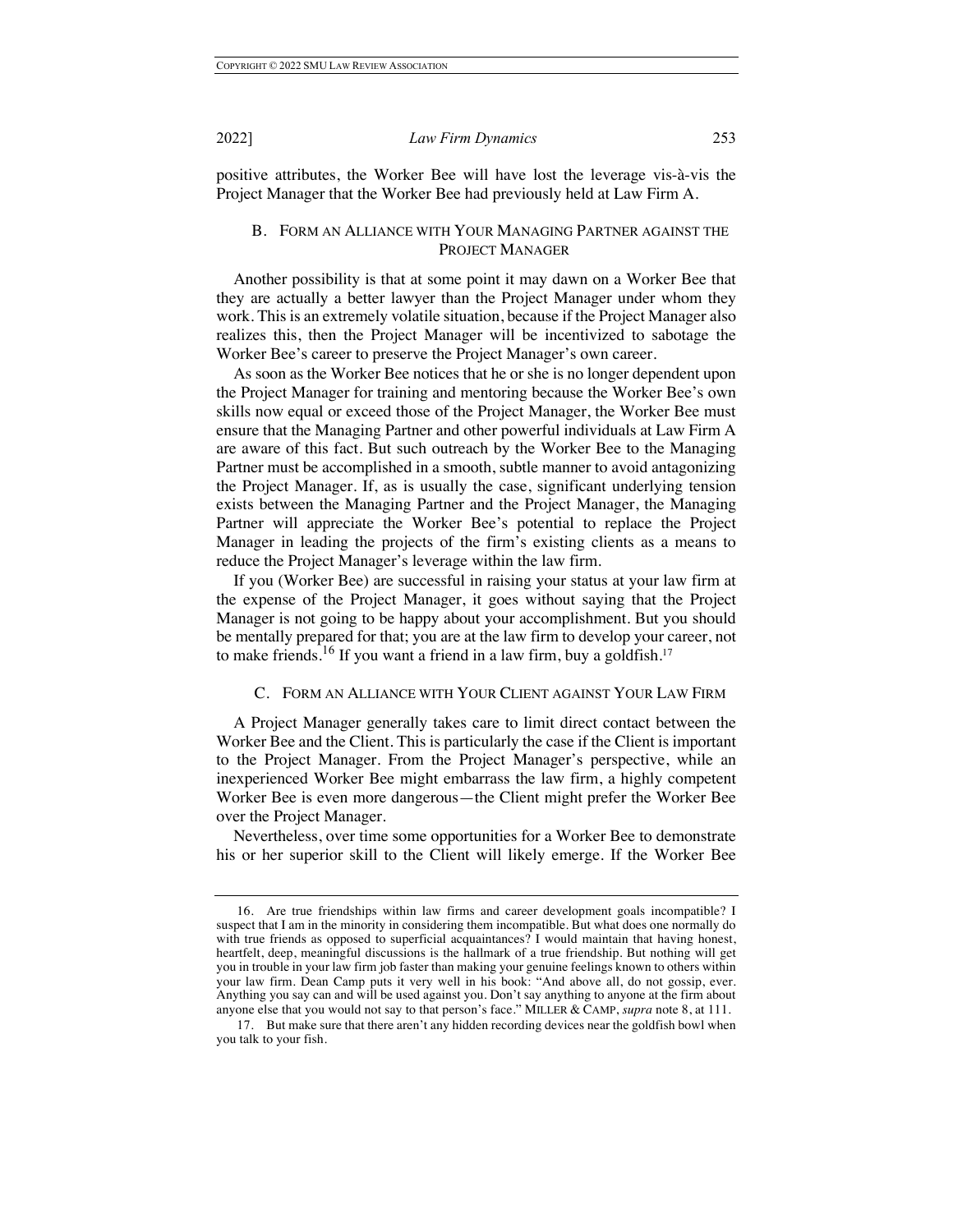manages to "flip" the Client from the Project Manager without the tacit consent of the Managing Partner, then the Worker Bee will probably need to leave Law Firm A with the Client. Naturally, the reaction of Law Firm A (both Managing Partner and Project Manager) will likely be as described in the last paragraph of Section IV.B above.

#### *1. Switch Law Firms or Start Your Own Law Firm*

With a sufficient base of portable clients (or even one major Client), the former Worker Bee at Law Firm A will be in a strong position to earn more money at a competing Law Firm B as a Project Manager. Or, if a Worker Bee has confidence in their entrepreneurial abilities, they can opt to "cut out the middle-man" by starting a new Law Firm B and perhaps hire other lawyers to execute projects that the former Worker Bee now brings in.

#### *2. Go In-House for the Client*

Another option may be to work directly for the Client as an "in-house" attorney. Possible benefits may include an improvement in lifestyle conditions and a potentially more stable employment situation. But the possible costs are salary decrease, less intellectually-stimulating work environment, expectations by the Client that you will be a legal expert even in areas outside of your expertise, and, perhaps, most concerning of all, a loss of independence and job security when you must deliver some bad news to the Client (e.g., the Client's dream project that the CEO wants you to approve immediately is actually illegal). This latter point is often a problem for in-house compliance officers with investment banks and securities firms, and it has occasionally landed some unfortunate in-house lawyers who decided to "please the boss" at all costs in a very sticky legal mess. Fortunately for you, though, lawyers who are accomplices to corporate crime rarely go to prison in this country.<sup>18</sup>

Depending on the Client's size, you may report to a GC along with other inhouse attorneys or you may be the only in-house attorney and report directly to the senior business executives. Naturally, you need to determine during the interview process that you have good personal chemistry with the individuals to whom you will report so that you will be comfortable working with them in much closer quarters than you did as their outside counsel.

#### D. FIND YOUR OWN NEW CLIENTS

Opportunities often appear at unexpected times. The first step in developing your own clients is to be aware that client development is something that you must do if you want to stay in private law practice over the long term and to prepare yourself to be ready to seize an opportunity when it arises.

<sup>18</sup>. *See*, *e.g.*, Ankush Khardori, *There's Never Been a Better Time to be a White-Collar Criminal*, THE NEW REPUBLIC (July 23, 2020), https://newrepublic.com/article/158582/theresnever-better-time-white-collar-criminal [https://perma.cc/B3DH-ZWM2].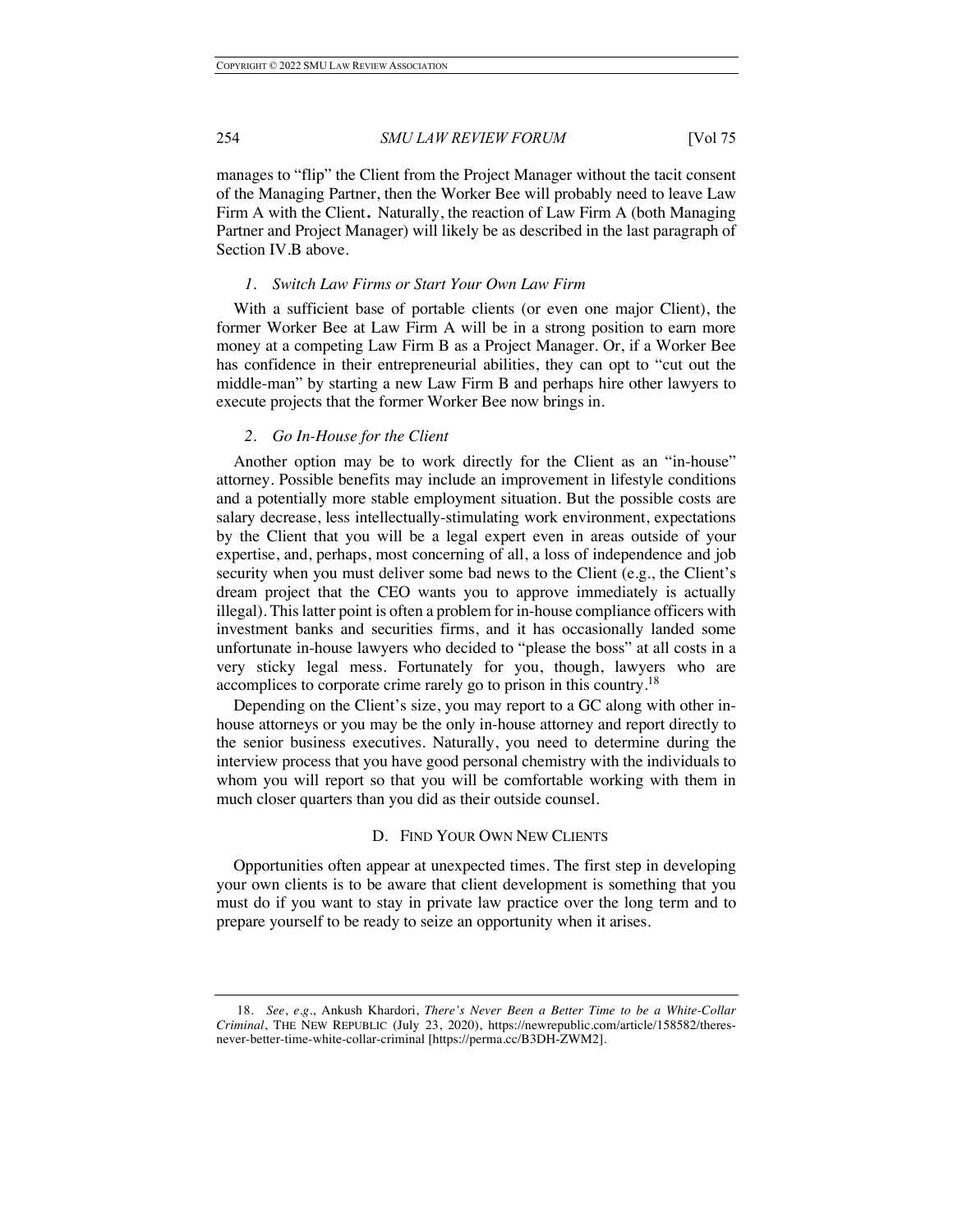Countless books and articles have been written on this subject,  $19$  so I will keep my own recommendations brief. First, establish credentials as an expert in your practice area by publishing and presenting. Second, identify prospects for your pitch and then pursue them. Third, develop a thick skin so that being rejected or encountering skepticism does not deter you from pursuing your goals.

#### E. FIND A NEW CAREER IN A NEW TOWN

Finally, recognize that when you no longer enjoy what you are doing, then you should quit doing it. As hard as it may seem to acknowledge at the time, there is more to life than success as a law firm lawyer. One day you will even look back at the day that you left the industry as the turning point toward a better future in your life. There are many excellent jobs out there!

Here is a list, in descending order of preference, of the alternative careers that I considered when, after eleven years and four months toiling in law firms, I decided that I was finally done with them forever: (1) librarian; (2) shopkeeper of used records and other music media––I still want to do that someday; (3) salesman of offshore incorporation systems for high net-worth individuals looking to shelter income and limit tax liability (a potentially high-paying opportunity had I accepted the offer made to me in Hong Kong, but I opted for a new career in academic law librarianship instead); and (4) my ultimate fallback work option so as not to starve but still enjoy working in a reasonably fun but modestly compensated job––English language teacher in various countries around the world.

So you can see that there is a *lot* of interesting work out there just waiting for someone to do it! What color is *your* parachute?

### V. CONCLUSION: BREAKING THE CONSPIRACY OF SILENCE

Most of the observations made in this paper regarding law firm dynamics may seem rather obvious to anyone who has spent significant time working in a law  $f_{\text{irr}}^{20}$  Why then do law students regularly tell me that they have neither heard nor considered these observations before? Why did I never hear about or consider them when I was in law school preparing to launch my own legal career? Why has my recent literature search of topically-related books and articles turned up nothing even remotely similar to many of the observations I make in this paper? Is it because I am a raving lunatic with bizarre ideas or is it because my ideas are so obvious and pedestrian that no one saw any reason to waste time writing about them? I believe that the answer is simply that no one

<sup>19.</sup> But I have yet to encounter one that seemed worth the paper it was printed on. You can obtain better instruction on effective client development techniques by studying the methods employed by the successful rainmakers depicted in *The Rise and Ruin of Finley Kumble*. *See* KUMBLE & LAHART, *supra* note 11.

<sup>20.</sup> In Appendix 4, I address the impact of differences in law firm business models, sizes, cultures, and practice areas on the law firm dynamics discussed in this paper.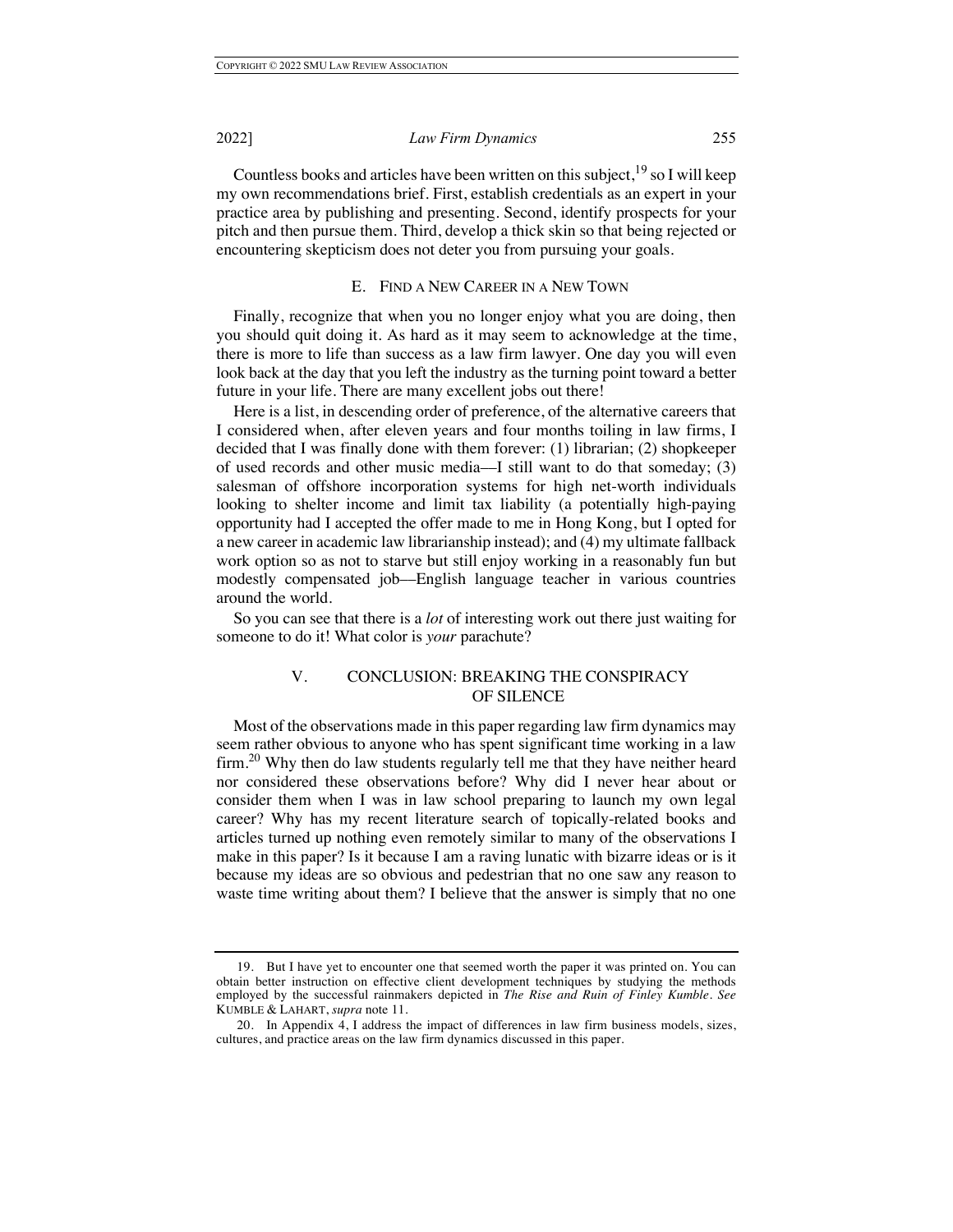with the requisite knowledge of these law firm dynamics saw it as being in their interest to bother explaining the dynamics to those not already aware of them.

The majority of full-time, tenure-track law professors at U.S. law schools have limited knowledge, experience, or even interest in the harsh realities that their students will encounter upon graduation. Rather, their focus is on producing cutting-edge scholarship in their fields of expertise, which is understandable since that is the path of their own career advancement. While most professors do have a sincere desire to help their students by teaching important legal concepts, they also tend to have a blind spot when it comes to associate life in a law firm.

Adjunct law professors, who are usually successful partners in their own law firms, do, of course, possess the requisite knowledge. But they will, naturally, seek to portray their law firms in the best possible light, and thus they will steer clear of any frank discussion of unpleasant truths that could damage their firm's reputation among the students they teach,<sup>21</sup> the best of whom they might wish to recruit. Like full-time faculty, adjunct law professors may sincerely wish to help their students, but after already establishing their own careers they may lack sensitivity to the position that new associates will find themselves in.

Law school placement offices are hyper-focused on securing jobs for their students, but they are not as focused on helping students thrive in those jobs once obtained beyond dispensing the sort of bromides and platitudes easily found in the "self-improvement" section of any bookstore. That is unlikely to change unless the kingpins at U.S. News & World Report decide to integrate measures of graduates' success in law firms into their law school rankings criteria.

As a result, law students are left with no one who will advise them about what they really need to know after accepting that shiny new law firm job offer, unless they are fortunate enough to have a close relative or friend "on the inside." This article is my attempt to help those students who, like myself many years ago, did not have such a relative or friend on the inside.

<sup>21.</sup> The rap artist, Ice-T, who apparently coined the phrase borrowed for the title of this article, also warned on his 1989 album: "Freedom of Speech . . . Just Watch What You Say!" ICE-T, FREEDOM OF SPEECH. . . JUST WATCH WHAT YOU SAY! (Sire Records 1989).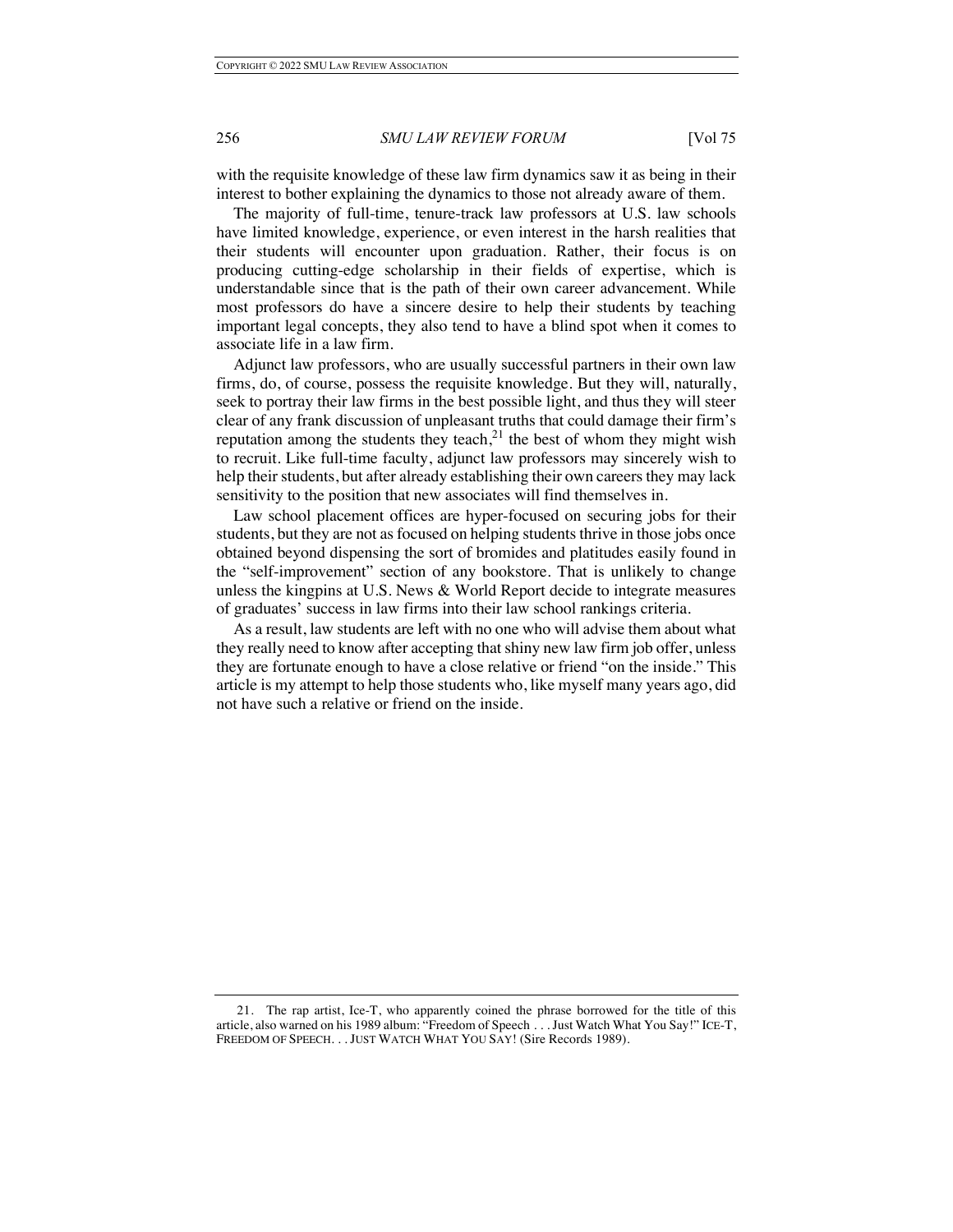#### APPENDIX 1 - EXCERPTS FROM "THE LAW FIRM ASSOCIATE'S GUIDE TO CONNECTING WITH YOUR COLLEAGUES"

*Page 1* - " . . . [W] hat is required for success in law school involves a much narrower skill set than what is required to succeed in the law firm and in the practice of law. Unfortunately this broader skill set is seldom taught or even discussed in academically focused law schools."

*Page 2* - " . . . [I]f you are like most lawyers, you have invested thousands of dollars in your law school education and may have significant student loans to repay. This investment is on top of the three or more years of your life that were devoted to the study of law and postponement of work and income. While your law school may have done a good job of preparing you to do legal research and write a brief or memo, we suspect that little, if anything, taught in your law school prepared you to succeed in the high stakes, high pressure social environment that is a law firm."

*Page 3* - "Today in most law firms, senior attorneys would say that there is no time and little inclination to individually focus on educating and supporting younger lawyers; the clock ticks faster and faster; and for the most part, the brightest and best the law schools produce just have to "figure out" how to actually practice law. Sophisticated legal clients are demanding and the competition is fierce. Modern productivity tools, rather than giving lawyers more time, actually discourage reflection in the race to get the work done quickly and out the door."

*Page 3* - "The law firms we know are keenly aware that competition for clients and the lawyers to serve them brilliantly is intense. Younger lawyers, reflecting the diversity of today's workforce and cultural values, often have very different expectations and aspirations than the more senior, often predominantly male generation of senior partners who began their practice in a different era. So it is not so ironic that the failure rate of associates who are recruited to law firms and subsequently leave on their own or at the request of the firms is very high. And this failure rate occurs notwithstanding the fact that most of these associates had unblemished tract [*sic*] records of academic success prior to joining the law firms."

*Page 4* - "Burnout is endemic in the practice of law. Too many attorneys turn to drink, drugs, or risky behavior to deal with the stress of unmet expectations of themselves and their lives. Even those who avoid these serious social problems often wonder what happened to the passion that propelled them to go to law school in the first place. They want and demand more from their career than just a paycheck, a nice car, a big house, and expensive toys they often have no time to enjoy."

*Page 25* - "The need for autonomy and the need for connection are opposite needs, but can coexist depending on the degree of the need in any one person. It is important for you to realize that because many lawyers need autonomy you may not find that you develop close personal relationships with many of the lawyers you work with."

*Page 43* - "What we hope you will realize . . . is that in the practice of law consistent production of high quality work is the bare minimum expectation for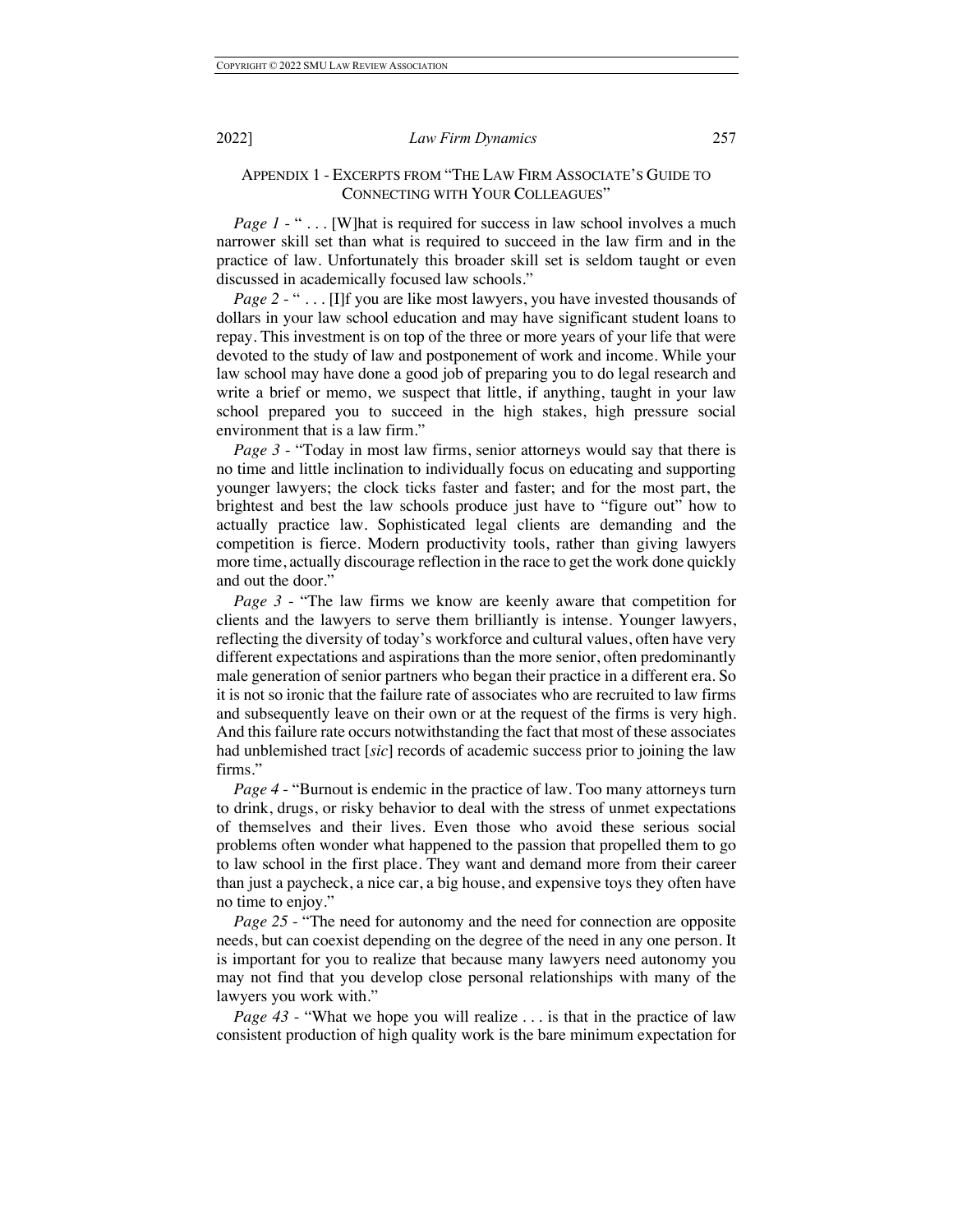associates. So if you want to succeed in the law firm, you need to be proactive in your relationships with others and in accessing the resources that are available to you in the firm."

*Page 43* - "The care and feeding of relationships in your firm is a major factor in surrounding yourself with allies to help you succeed."

*Page 43* - "It is important to understand the hand that's feeding you; getting to know your supervising attorney first, but also introducing yourself to the managing partner and other partners at firm gatherings. You never know if this supervising attorney, whom you have invested so much time in, may be leaving the firm. If you have not developed other relationships, if no one else knows about you and your work, you could find yourself having to start over again."

*Page 46* - "Facing the challenges of your professional choices will build character, create learning experiences, and communicate the question that high achievers ask: "What am I going to do about it?" That question reflects the attitude that leads to progress and success. We are each master of our own fate. Trying to control events or the actions of others will constantly frustrate you and win few friends. What you *can* do is to choose your response to your circumstances and your own actions. Life is not fair."

*Page 76* - "Be proactive. Study the firm. Find out who does what and with which clients. Ask other lawyers frequently what they are doing and with whom they are working and what it is like to work with this or that lawyer. Read the firm profiles of all the lawyers, not just the ones you are currently working for. You may discover common ground and interests that could lead you to want to work with other lawyers."

*Page 87* - "There's no challenge when everyone agrees with everyone else and when there are no urgencies or special considerations or requests. Remember, problems create your job. If there were no problems to be solved there would be no need for lawyers. Those who become effective and successful problem solvers advance in law firms."

*Page 93* - "In the final analysis, all that matters is what you do in the face of adversity. Blaming the firm, the practice group section head, the demanding clients or whoever you feel needs scolding, won't work.

*Page 111* - "You need to be sensitive to the law firm dynamics that surround why you were hired and the impact that may have on other lawyers in the firm. Law firms are competitive places. Making partner is often thought of as a numbers game. Your entrance into the mix of associates may be perceived as negatively impacting other lawyers who are competing for work and advancement. If you are brought on board as part of a "package deal" with a partner who is bringing work and clients, some associates may feel threatened by your close relationship with this new power in the firm."

*Page 112* - "Being successful is about alliances and garnering resources to help you succeed."

*Page 112* - "Your reputation in the firm and the community is your ticket to job flexibility. Employers look to reputation and references in making hiring decisions as do firm clients. Develop a reputation of excellence."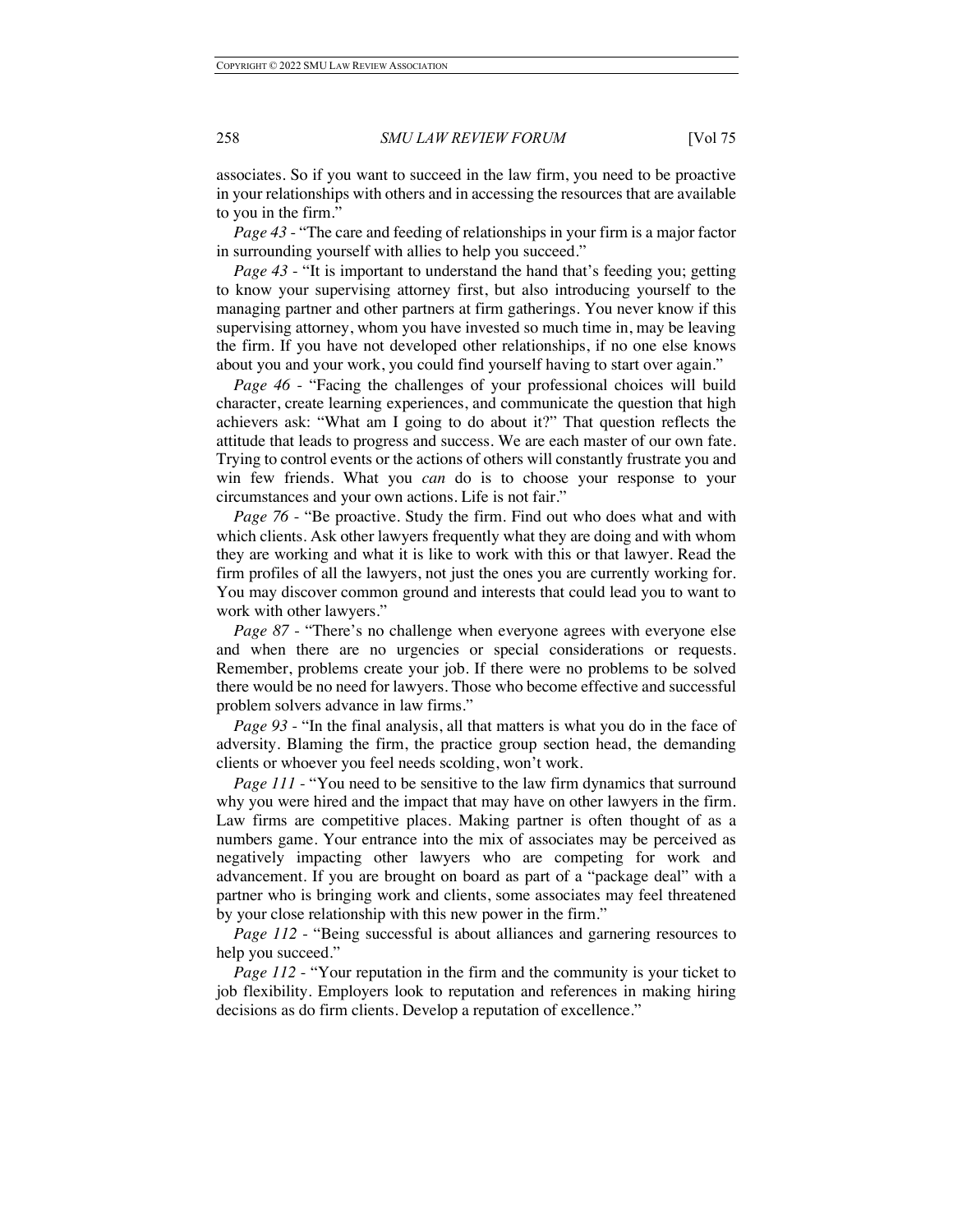#### APPENDIX 2 - THE PRICING OF LEGAL WORK: THE FEE CAP

Law is a service industry. As is the case with all services-for-fees arrangements, the client expects the highest quality of service for a reasonable and foreseeable price. However, price negotiation can be a tricky matter in the legal industry for both legal and practical reasons. Legally, state bar professional conduct rules do not prohibit fixed fee arrangements but they tend to be wary of them and often impose various conditions, limitations, or requirements on their use.<sup>22</sup> Practically, it may be difficult at the outset to ascertain the amount of work that will ultimately be required of the lawyer to handle the client's legal issues since the project may terminate early due to a certain event or perhaps become more prolonged than initially expected.

In spite of these difficulties, a sophisticated business client will strongly insist upon knowing in advance the potential amount of the law firm's charges for handling a particular legal matter in order to avoid an unwanted surprise later. Referring to the "Client Pyramid" (on page 247) it is the client's General Counsel who will typically hire and fire the client's outside counsel, negotiate the price of legal services with outside counsel, and report to the CEO on these arrangements. Referring to the "Law Firm A Pyramid," it may be either the law firm's Managing Partner or the Project Manager who negotiates the legal services fee with the client, depending upon the size of the legal matter at hand and the amount of control that the Managing Partner is able to exercise over the Project Manager.

So how can the client and the law firm negotiate and set a fee in view of the legal and practical difficulties discussed above? The answer is the *fee cap*. This is the amount that the law firm agrees not to exceed for work on a particular legal matter unless it receives further explicit authorization from the client. The General Counsel's job is to know what would be the (lowest possible) reasonable fee for the proposed legal services; the Managing Partner or Project Manager's job is to know what would be the (highest possible without annoying the client) reasonable fee for those same services. The two sides will then negotiate and agree upon a fee cap.<sup>23</sup> But in typical practice it is really more than just a "cap"; barring unforeseen circumstances, such as the early termination of the project, the "cap" will become the tacit agreement on the price of the relevant legal work, and the law firm's billing statements will be generated to hit, but not exceed, the fee cap.<sup>24</sup> Assuming the law firm's work product is of high quality, then both the client and the law firm will be satisfied with the deal and be open to doing further business with each other on future projects.

Most U.S. states have adopted the ABA Model Rules of Professional Conduct. ABA Model Rule 1.5 (Fees) applies, but there is variation from state-to-state in interpretation and implementation of this rule.

<sup>23.</sup> For most types of legal matters, it is unusual in the "Biglaw" context for the fee cap arrangement to be contractually formalized. Rather, the formal arrangement will continue to be the traditional "billable hours" model but with the client and lawyer sharing an informal understanding (perhaps in an e-mail exchange or phone conversation) that there will be a fee cap at a certain agreed amount.

<sup>24.</sup> See Appendix 3 for an explanation of how this is done.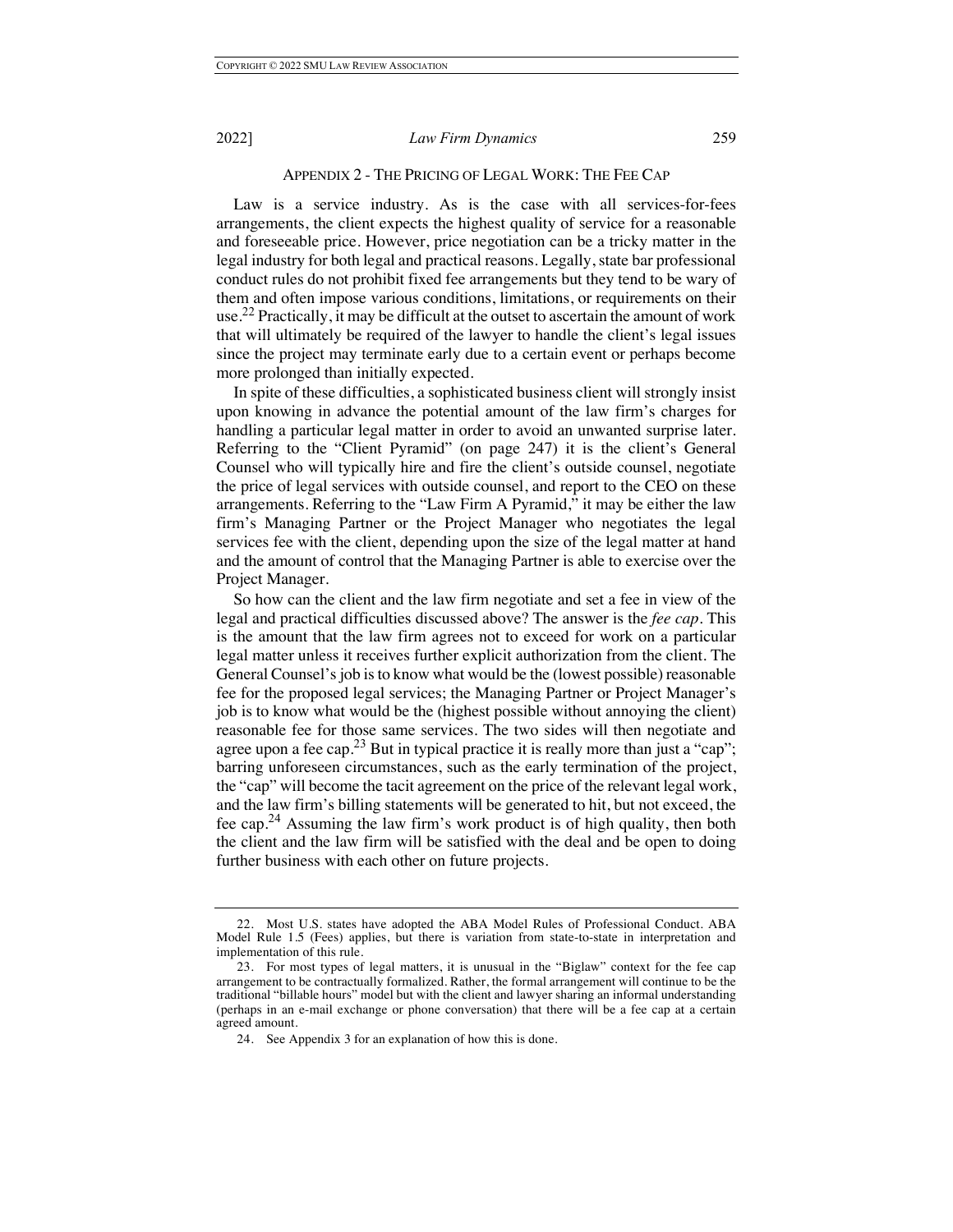#### APPENDIX 3 - THE MEASUREMENT OF ASSOCIATE PERFORMANCE: BILLABLE HOURS VERSUS REALIZATION RATIO

Once the fee cap has been set, Managing Partner and Project Manager will decide how to staff Client's project. Big projects will often involve several lawyers, but for the purpose of illustration, I will use a straightforward example with just two lawyers: Project Manager and Worker Bee.

Let's suppose that the project at hand for Law Firm A is to review and comment on a draft license agreement and a draft lease that Client's counterparty has provided to Client. Let's further assume that Client and Project Manager have agreed on a \$1,000 fee cap for this rather small project (see Table 3 below). Project Manager has assigned this project to Worker Bee, in this case a first-year associate, as a good "beginner" project that will train the associate in addition to servicing the Client. Let's assume that Project Manager's hourly billing rate is \$200 per hour, and Worker Bee's hourly billing rate is \$100 per hour. Let's also assume that Worker Bee is aware that Law Firm A's billable hour expectation for associates is 2,000 hours per year. Now assume that (perhaps in a parallel universe) the same project for the same Client is taking place at Law Firm B.

Next, let's suppose that Worker Bee at Law Firm A and Worker Bee at Law Firm B produce work of equally high quality, but Worker Bee at Law Firm A takes only 5 hours to do this job (see Table 1) while Worker Bee at Law Firm B takes 20 hours to do it (see Table 2). Now which Worker Bee has performed better and how will that difference in performance be reflected quantitatively during the Worker Bees' respective annual performance reviews? Before answering this question, I illustrate the scenario described above in table form below: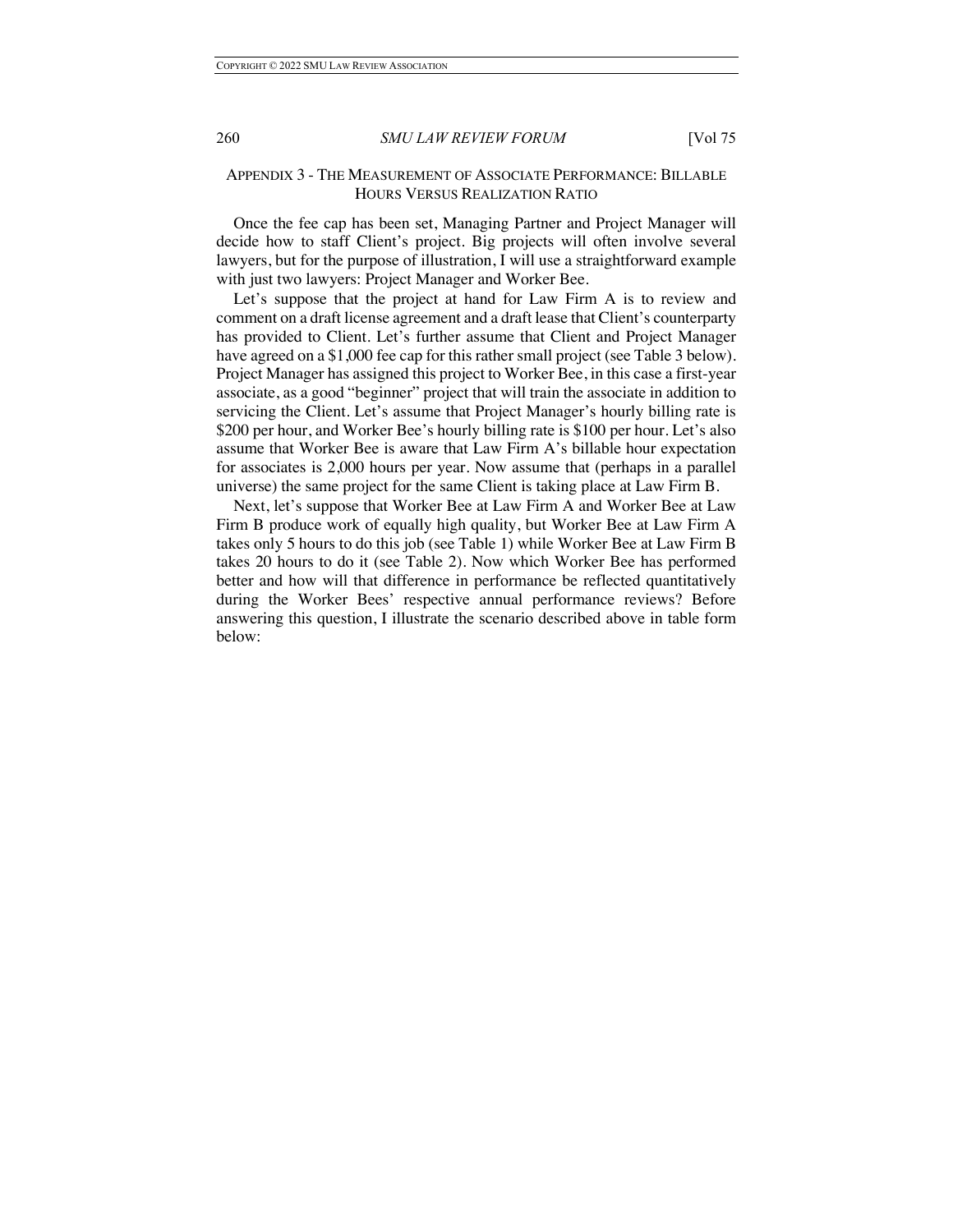*Table 1* LAW FIRM A ASSOCIATE: TIME SHEET 5 hours ( $x$  \$100 = \$500)

*Table 2* LAW FIRM B ASSOCIATE: TIME SHEET 20 hours ( $x$  \$100 = \$2,000)

*Table 3* BOTH LAW FIRMS: CLIENT BILL CALCULATION Associate Hours:  $5 (x \ $100 = $500) +$ Supervisor Hours: 2.5 ( x \$200 = \$500) = Total Amount Billed to Client = Agreed Fee Cap: \$1,000

#### *Table 4*

LAW FIRM A ASSOCIATE: REALIZATION RATIO Hours Billed to (or Collected from) Client: 5 Hours Reported Worked by Associate: 5 = **100%**

#### *Table 5*

LAW FIRM B ASSOCIATE: REALIZATION RATIO Hours Billed to (or Collected from) Client: 5 Hours Reported Worked by Associate: 20 = **25%**

Based on my experience, law students are generally familiar with the "billable hours" concept but not the "realization ratio" concept. But if "billable hours" is the only performance measure on this project, then it would appear that, by being less efficient, Law Firm B Associate (20/2,000 billable hours) has performed better that Law Firm A Associate (5/2,000 billable hours) because Law Firm B Associate has made more progress toward satisfying the annual billable hours requirement (2,000). Of course this notion is absurd, and it is the "realization ratio," taken into account with the "billable hours" total, provides the law firm with the ability to measure an associate's efficiency as well as total work output.

Law firms generally do not share the importance of the "realization ratio" metric with their associates, particularly junior associates. Why? The reason is that law firms do not want their Worker Bees to take shortcuts to try to improve their "realization ratio" since doing so may detract from the quality of the work product. The law firm would much prefer a Worker Bee spend as much time as necessary to do the highest quality work possible since the Worker Bee will be paid the same salary regardless of the number of hours the associate works. But an expectation of improved efficiency will emerge as the Worker Bee gains experience and seniority and is thus assigned more-challenging projects, often with greater time pressure. And if a senior associate is up for a partnership decision, then the "realization ratio" will likely be a crucial metric.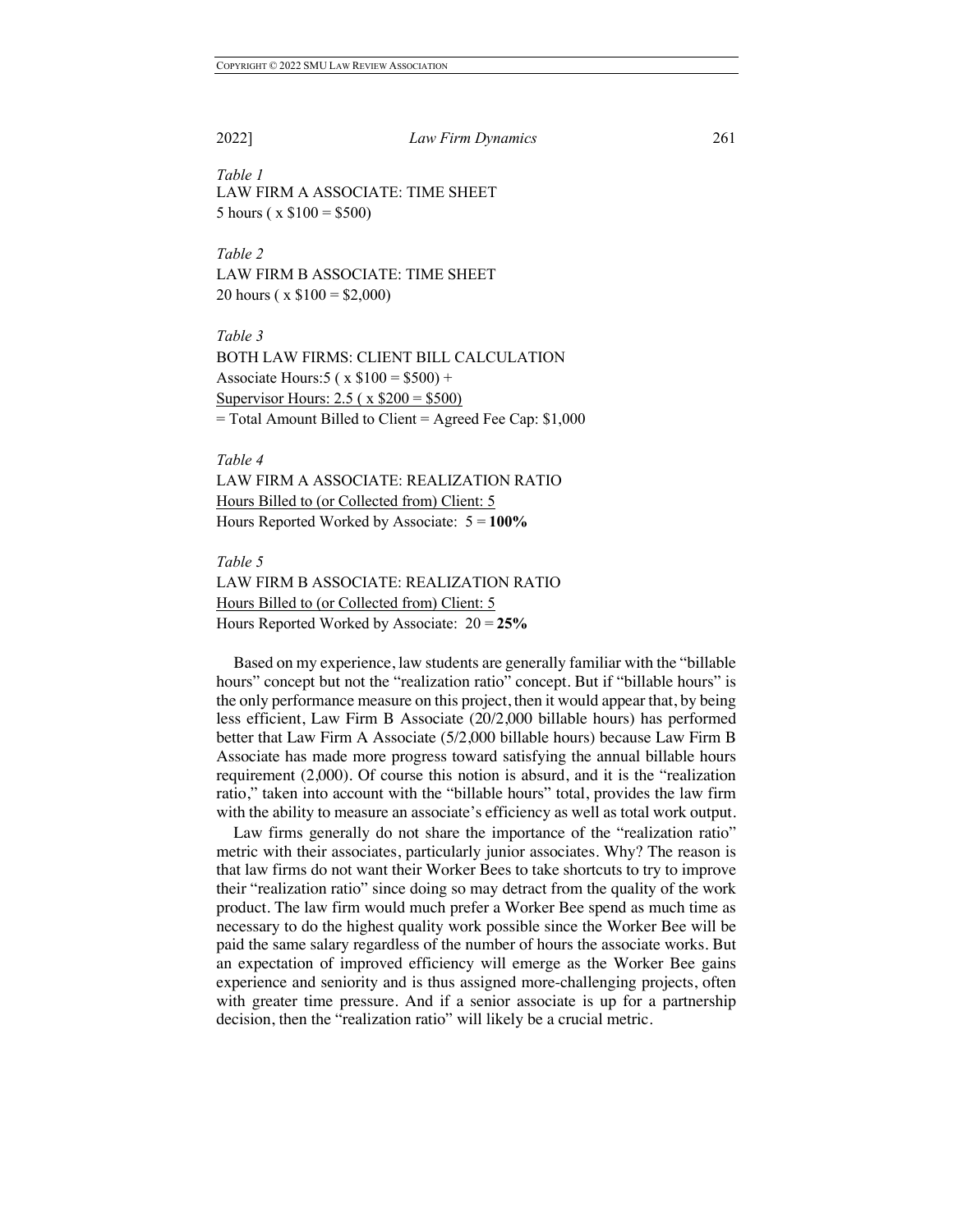#### APPENDIX 4 - ACCOUNTING FOR DIFFERENCES IN LAW FIRM BUSINESS MODELS, SIZES, CULTURES, AND PRACTICE AREAS

Although law firms vary from each other in many respects, I believe that the principles described in this paper apply to each of them because the underlying law firm-lawyer-client relationship dynamics are basically the same.

#### *Business Models*

Some law firms are centrally managed with a relatively strong hierarchy that maintains the firm's policies, procedures, and compensation structures across the globe (e.g., Skadden Arps). Other law firms operate more like a "franchise" where each office is a separate profit center and the head office only involves itself in serious matters, such as deciding which office must withdraw from representation if two offices seek to be on opposite sides of the same transaction (e.g., Baker McKenzie). But, regardless of business model, the competition for clients remains the same as does the junior associate's need to strategize a path of career advancement either by promoting within the same law firm, moving to or forming a new law firm, or working directly with a major client in-house.

#### *Sizes*

When it comes to law firm dynamics, does size matter? It might matter. If personal relationships are closer, as is likely to be the case in smaller-sized firms, then the strength of those relationships may assume relatively greater importance vis-à-vis economic factors compared to larger law firms. But even the smallest of firms, with five or fewer lawyers, are prone either to break apart as "project managers" and "worker bees" seek greener pastures elsewhere or to expand into becoming bigger firms as new clients are retained and additional junior associates must be hired to help service them.

#### *Cultures*

Beware of any law firm that claims that its culture is more collegial, harmonious, or work/life balance-oriented than that of its competitors. In my experience, those are the firms likely to be the least transparent while, in reality, featuring a vibrant culture of deceit, backstabbing, and passive-aggressive behavior. Regardless of the image that a firm seeks to project to its employees or to the outside world, the fundamental business dynamics of law practice will remain.

#### *Practice Areas*

Although my own background is in transactional practice, I have observed enough litigation attorneys and departments to know that the law firm dynamics described in this paper apply to that area as well. For example, in my first law firm job at Cole, Corette & Abrutyn (Washington, D.C.) there existed three tiers